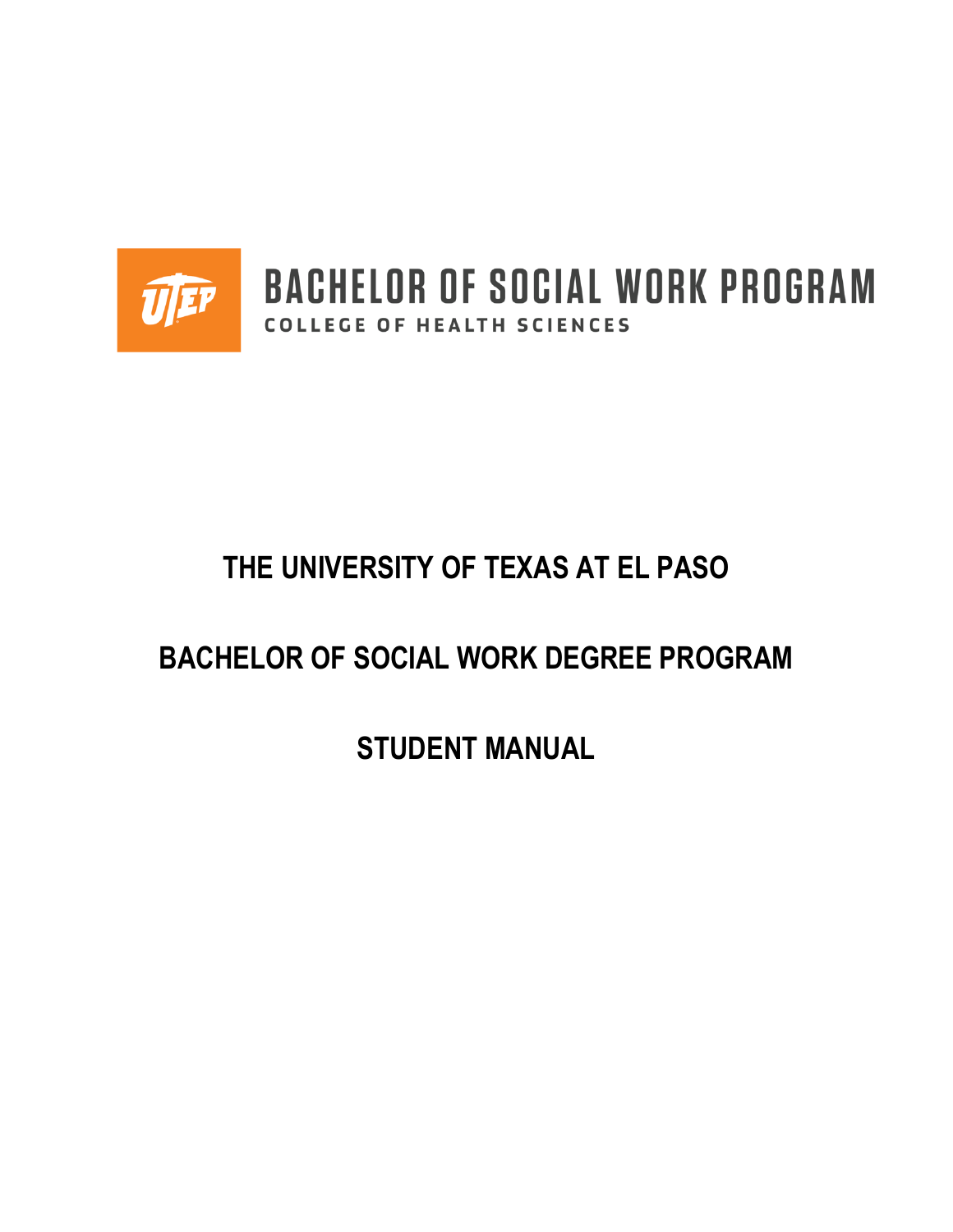# **STUDENT MANUAL: TABLE OF CONTENTS**

| ¡Bienvenidos(as)!.                                              |  |  |  |  |  |  | 3              |
|-----------------------------------------------------------------|--|--|--|--|--|--|----------------|
| <b>UTEP Mission</b>                                             |  |  |  |  |  |  |                |
| Bachelor of Social Work Program Mission, Goals, and Objectives  |  |  |  |  |  |  |                |
|                                                                 |  |  |  |  |  |  |                |
| Department of Social Work Faculty Members                       |  |  |  |  |  |  | 5              |
| The Student Association of Social Workers                       |  |  |  |  |  |  | 6              |
| The BSW Social Work Curriculum at UTEP                          |  |  |  |  |  |  | $\overline{7}$ |
| Introduction                                                    |  |  |  |  |  |  |                |
| Honors Program                                                  |  |  |  |  |  |  |                |
| Grading                                                         |  |  |  |  |  |  |                |
| Overview of Typical Progression through the Social Work Program |  |  |  |  |  |  |                |
| Field Practicum.                                                |  |  |  |  |  |  | 9              |
|                                                                 |  |  |  |  |  |  |                |
| <b>Background Checks</b>                                        |  |  |  |  |  |  |                |
| <b>Confidentiality Policy</b>                                   |  |  |  |  |  |  |                |
| <b>Safety Policies</b>                                          |  |  |  |  |  |  |                |
| Academic and Professional Advising                              |  |  |  |  |  |  | 10             |
| <b>Advising Calendar</b>                                        |  |  |  |  |  |  |                |
| Policy: Formal Admission to the BSW Program.                    |  |  |  |  |  |  | 12             |
| Declaration of the Major                                        |  |  |  |  |  |  |                |
| <b>Admissions Process</b>                                       |  |  |  |  |  |  |                |
| <b>Admissions Criteria</b>                                      |  |  |  |  |  |  |                |
| Leave of Absence                                                |  |  |  |  |  |  |                |
|                                                                 |  |  |  |  |  |  |                |
| Policy: Formal Admission to the BSW Honors Program.             |  |  |  |  |  |  | 14             |
| <b>Admissions Process</b>                                       |  |  |  |  |  |  |                |
| How to Apply                                                    |  |  |  |  |  |  |                |
| <b>Admissions Criteria</b>                                      |  |  |  |  |  |  |                |
| Formal Withdrawal                                               |  |  |  |  |  |  |                |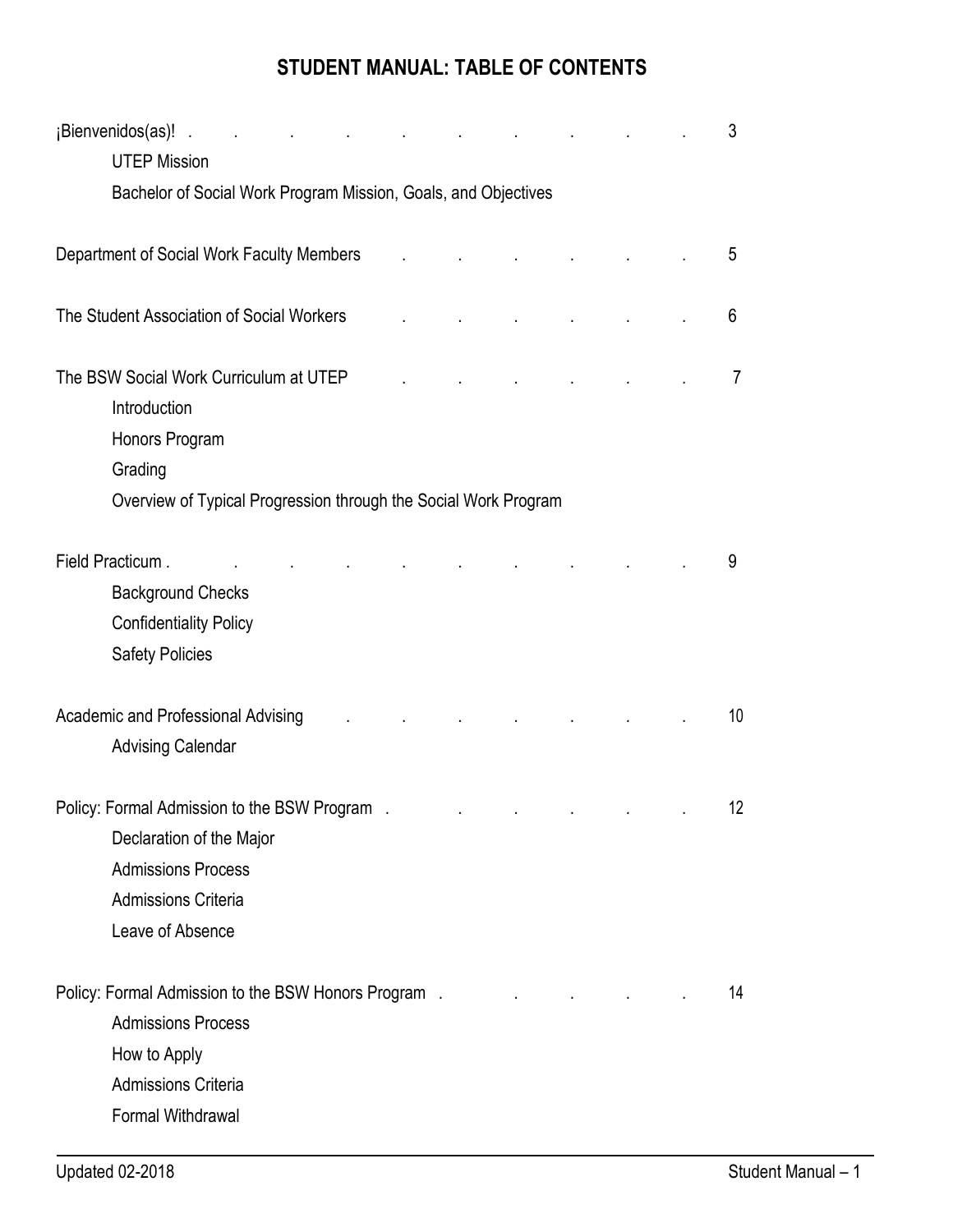| <b>Transfer Course Work Guidelines</b>                                         |  |  | 16 |
|--------------------------------------------------------------------------------|--|--|----|
| <b>Community College Transfer Students</b>                                     |  |  |    |
| <b>Transfer Students from Four-Year Universities</b>                           |  |  |    |
| Policy on Certification of Course Work from Other Schools or Previous Catalogs |  |  |    |
| Students Rights and Responsibilities in the BSW Program                        |  |  | 18 |
| Introduction                                                                   |  |  |    |
| <b>Appeals Regarding Grades</b>                                                |  |  |    |
| Denial or Termination of Admission to the BSW Program                          |  |  |    |
| <b>Appeals Process</b>                                                         |  |  |    |
| The University of Texas at El Paso Policy Statement on Sexual Misconduct and   |  |  |    |
| Sexual Harassment                                                              |  |  | 24 |
| University Policy on Non-Discrimination on the Basis of Disability.            |  |  | 24 |
| Confidentiality of and Access to Student Records.                              |  |  | 24 |
| Other Issues.<br>$\mathbf{r}^{\prime}$                                         |  |  | 24 |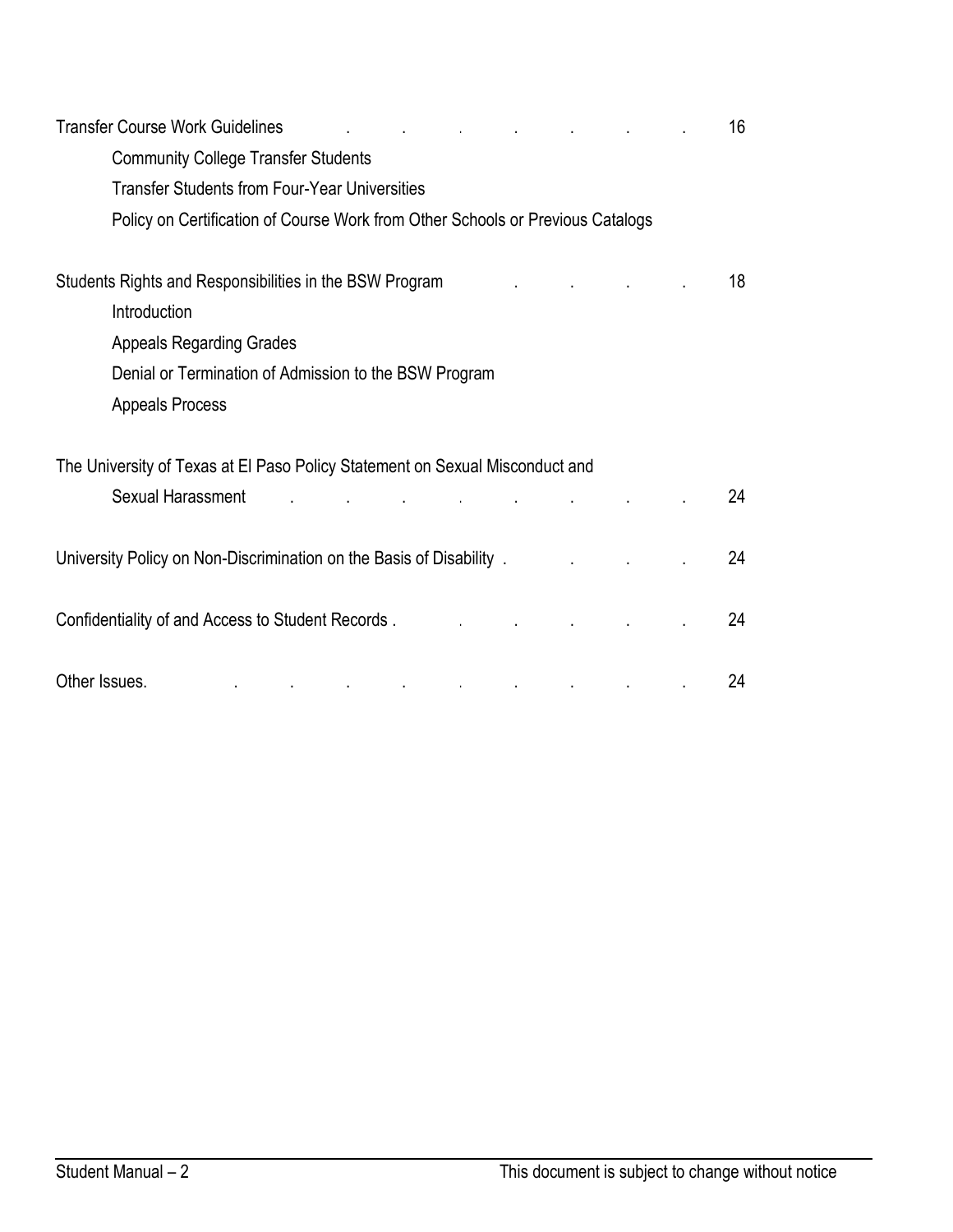# **¡BIENVENIDOS(AS)!**

Welcome to the University of Texas at El Paso's (UTEP) Bachelor of Social Work Program. Ahead of you are two years of hard work in learning a profession that will bring you immense satisfaction. Our students, faculty, and Community Advisory Board have helped us develop this manual, with the purpose to guide you through the policies and procedures of the program. It will outline what you can expect as you proceed through your social work education, as well as your responsibilities as a student social worker.

As you explore your new profession in classes, field work, and with your fellow students, we look forward to sharing your journey. ¡*Buena suerte*! Good luck!

### **UTEP Mission**

UTEP has as its primary mission the provision of quality educational training to all individuals seeking to improve their own lives and the overall quality of life in their own communities. To that end, the University has as part of its commitments: a) the preparation of students who can meet lifelong intellectual, ethical and career challenges and assume leadership positions in the 21st Century; b) the advancement of knowledge through research, scholarship, and artistic production; and c) the establishment of collaborative partnerships with public and private institutions and organizations to improve the overall quality of life locally, in the University's service region, and in the world.

### **Social Work Department Mission, Goals, and Objectives**

The mission of the Department of Social Work is to educate culturally competent and community-engaged social work practitioners to provide services and promote social and economic justice in partnership with the unique multicultural, international population of the U.S. Mexico border region and beyond. The Department of Social Work is dedicated to student success.

As a community-engaged university, UTEP is closely linked to the greater El Paso region by involving faculty and students in community-engaged projects and collaborating with community agencies in the areas of research, teaching, and outreach. University faculty and administrators believe that the institution is not a stand-alone university, but rather it is intertwined with and rooted in the community it serves. In particular, it is critical that the University is able to support community-based organizations, practice engaged scholarship, and value and reward the community's contribution. There are several benefits associated with community engagement for the University and department. By becoming more fully community engaged, UTEP reaffirms its membership as a *Carnegie-designated Community Engaged Institution a*nd continues to be listed on the *President's Higher Education Community Service Honor Roll.* It also helps UTEP maintain national recognition as an institution that helps promote social engagement and mobility among its students. Community engagement is a reciprocal process that sustains the University and its neighbors and stakeholders as they work together to promote the public interest, advance social mobility and together cultivate global citizenship. The University and department are committed to the development of lasting and sustainable community partnerships that augment student growth through high-impact experiences, while promoting civil society.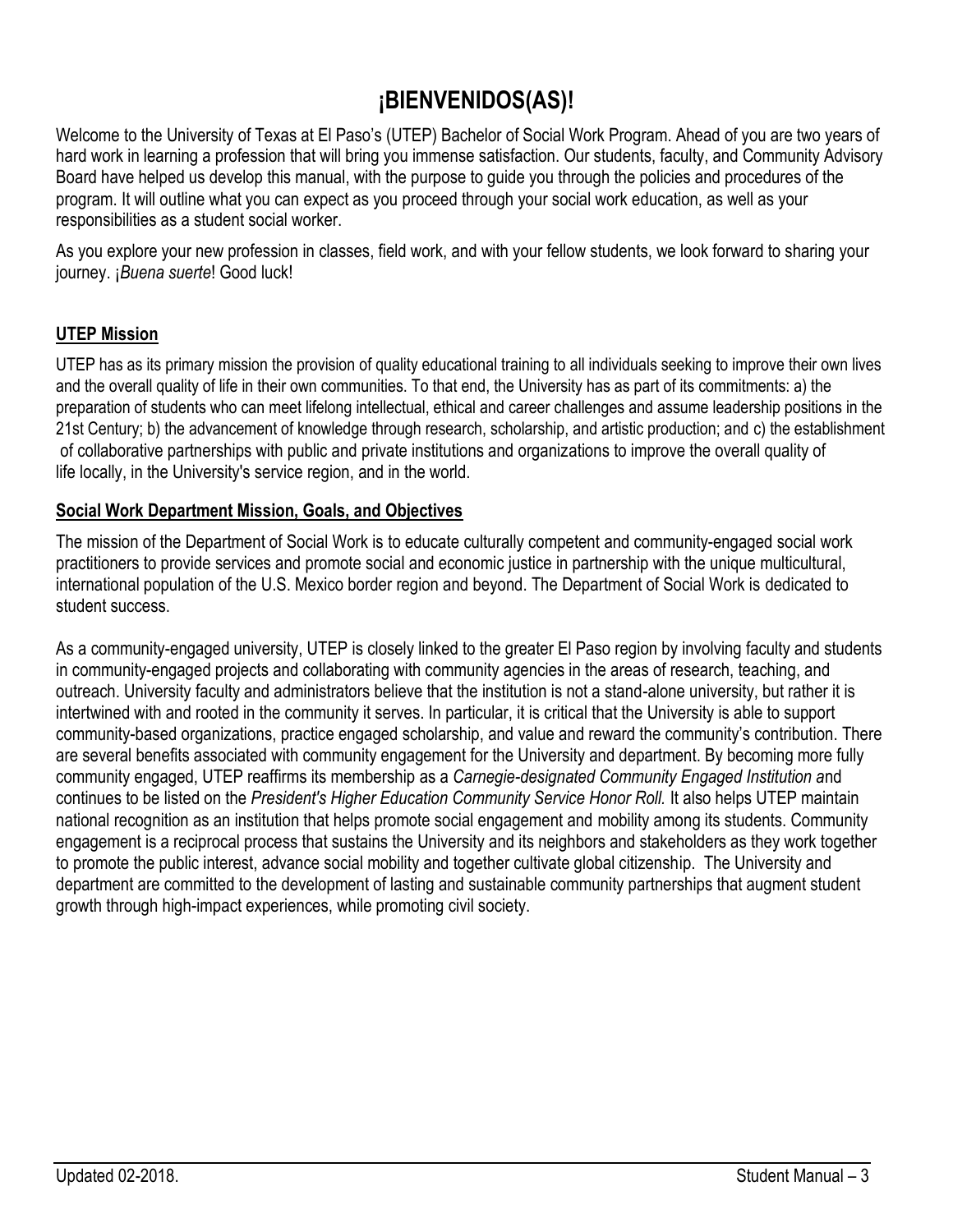The University's service area can be broadly defined as the urban and rural regions of far west Texas, southern New Mexico, and northern Mexico. The urban service regions are comprised of two major bi-national metropolitan centers, with El Paso and Ciudad Juarez constituting the two largest urban cities in far west Texas and northern Mexico. These two cities are joined together by a shared geographical border and a commonality of cultural, racial, and ethnic histories. At the rural end of the spectrum, many geographically isolated, economically impoverished, and unincorporated *colonias* dot the landscape on either side of the border.

Given the uniqueness of the region and its inhabitants, the BSW program envisions the preparation of generalist social work practitioners who are able to understand, define, and act upon the complex forces that prevent individuals, groups, and communities from attaining social and economic justice and equality. More specifically, the program seeks to achieve its mission through the fulfillment of the following program goals and objectives.

### *BSW Program Academic Goals*

- 1. Provide students with liberal-arts based, generalist social work knowledge, skills, and values related to professional practice with individuals, families, groups, organizations, and communities from a social and economic justice perspective.
- 2. Preparing generalist social workers equipped with professional knowledge, values and skills necessary for culturally competent practice within the bi-national, multicultural context of the Paso Del Norte border region and beyond.
- 3. Provide students with skills in scientific inquiry and evidence-based practice.
- 4. Preparation of BSW students for graduate education in social work.

### *BSW Program Educational Objectives*

The BSW program will develop graduates that have:

- 1. Capacity to use liberal-arts based generalist knowledge, theories, skills, and values related to professional social work practice with individuals, families, groups, organizations, and communities from a social and economic justice perspective.
- 2. Ability to apply critical thinking skills within the context of professional social work practice with an emphasis on social justice and border-related issues.
- 3. Preparation to engage in generalist social work with diverse client populations with particular emphasis on the bi-national, multicultural population of the El Paso/Ciudad Juarez border region.
- 4. Capacity to critically utilize research as a tool to guide social work evidence-based practice and capacity to use research methods to evaluate one's own practice.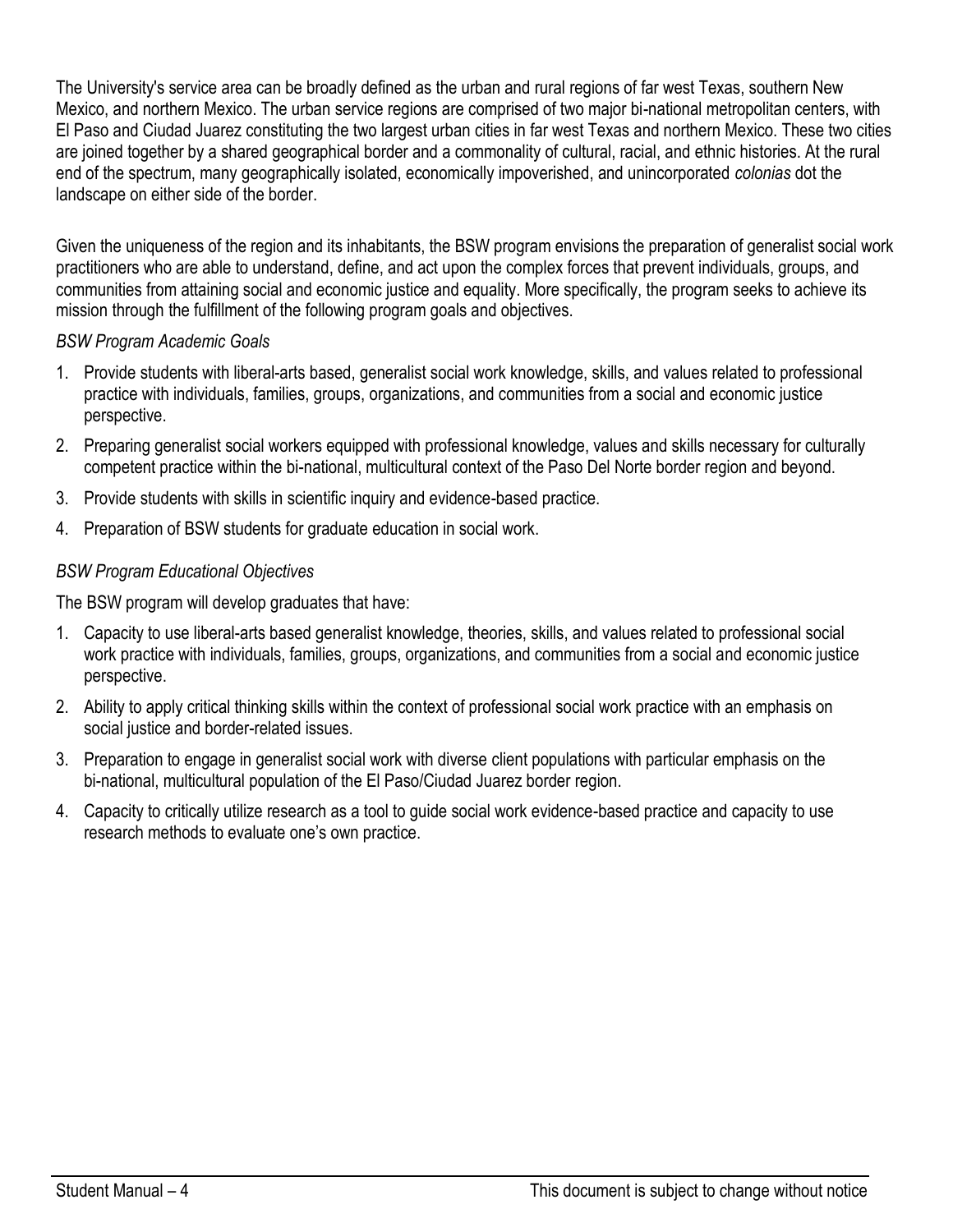#### DEPARTMENT OF SOCIAL WORK FACULTY

Main Office: Health Sciences School of Nursing, 1851 Wiggins Rd. Room 431 Phone: 747-5095 Fax: 747-8586

**Eva Moya, LMSW, Ph.D.** Interim Chair & Associate Professor

**Candyce Berger, MSW, Ph.D.** Associate Dean & Professor

**Alma Armendariz, MSW** Clinical Instructor Coordinator of Field Education

**Mark Lusk, LMSW, Ed.D.** Professor

**Marina Gallardo, LMSW** Interim BSW Coordinator & Clinical Instructor/Field Liaison

**Yok Fong Paat, Ph.D.** Assistant Professor

**Kathryn Schmidt, MSW, Ph.D** Assistant Professor

**Hyejin Jung, PhD** Assistant Professor

**Vivian Jordan Corral, LMSW** Clinical Instructor

**Arlette Werthmann, MSSW, LCSW** Clinical Instructor

**Hector Zamora, LMSW** Lecturer\*

**Arturo Acosta, MSW, LCSW** Lecturer\*

**Silvia Chávez-Baray, MS, Ph.D** Lecturer\*

**Rosario Olivera, MSW** Lecturer\*

**Griselda Villalobos, Ph.D, LCSW** Lecturer

*\* Please note that lecturers may change from semester to semester.*

csberger2@utep.edu 747-5737 HSSN 368U armendariz2@utep.edu 747-6595 HSSN 440 mwlusk@utep.edu 747-8588 HSSN 433 mcgallardo@utep.edu 747-7292 HSSN 435 ypaat@utep.edu 747-5789

emmoya@utep.edu

747-8493 HSSN 429

HSSN 427 kjschmidt2@utep.edu 747-8397 HSSN 428

hjung2@utep.edu 747-5795 HSSN 436

vjcorral@utep.edu 747-5795 HSSN 433

iwerthmann@utep.edu 747-8352 HSSN 428

hzamora@utep.edu 747-5095

aacosta96@epcc.edu 747-5095

smchavezbaray@utep.edu 747-5095

747-8352

# 747-8352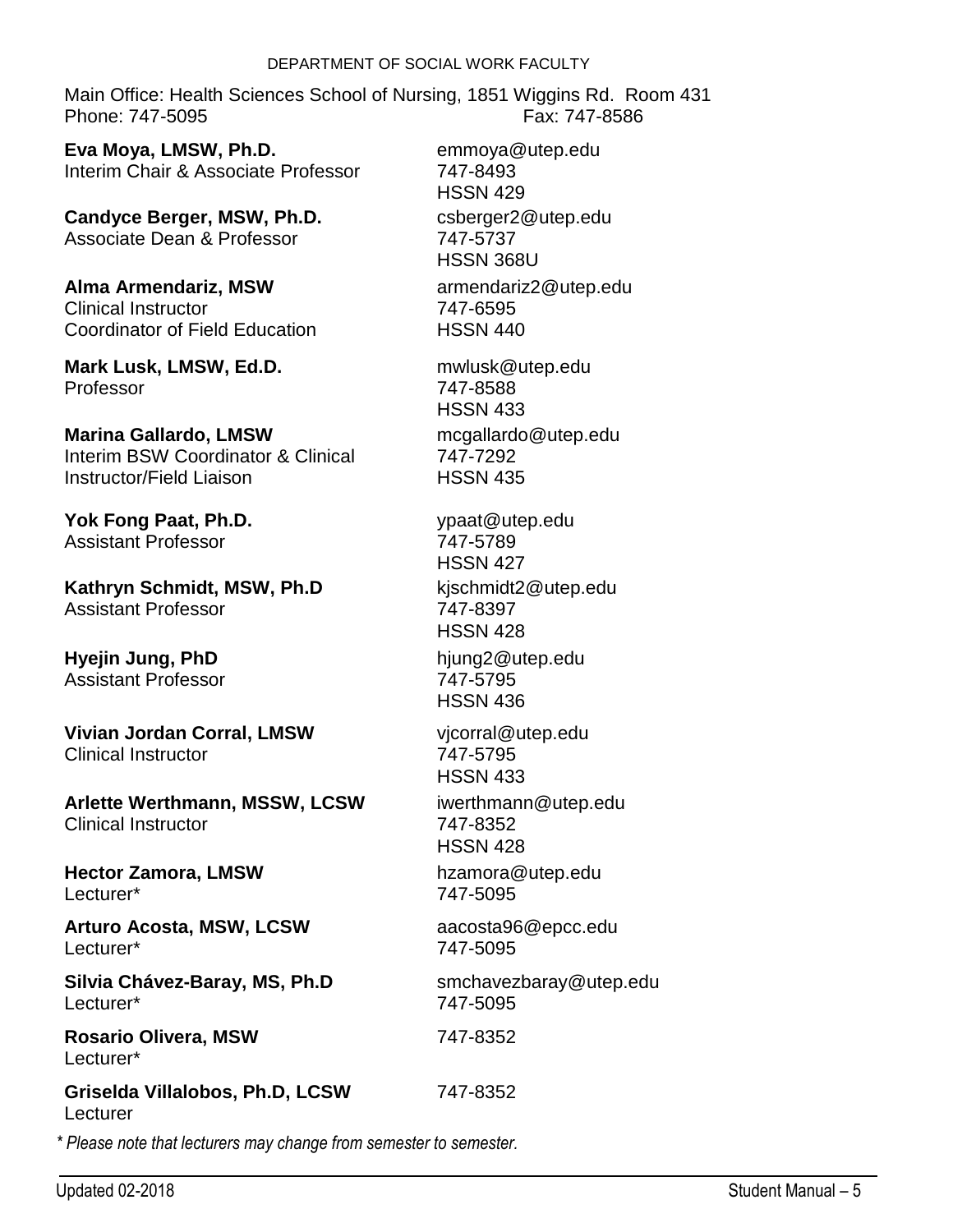# **THE STUDENT ASSOCIATION OF SOCIAL WORKERS**

The Student Association of Social Workers (SASW) has been in existence at UTEP since 1991. The SASW provides students with opportunities to become active in their profession, practice professional roles, and learn more about the profession and the community while still students. The SASW has a faculty advisor who meets with members on a regular basis. The SASW also provides ongoing feedback to the Department of Social Work about policies that affect students.

In the past, the SASW has been for undergraduate social work students; in Fall 2017, the graduate student organization, MSWSO merged with the SASW to become one student organization serving both undergraduate and graduate social work students. Together, the organization becomes stronger, more efficient, and above all, a better team in order to serve UTEP and the surrounding community.

SASW is involved in multiple departmental, university, and community projects each year. Members may have opportunities to attend the state NASW conference, participate in donation drives that benefit local elementar and nonprofit agencies, provide food for needy families, and raise funds for social causes and other activities.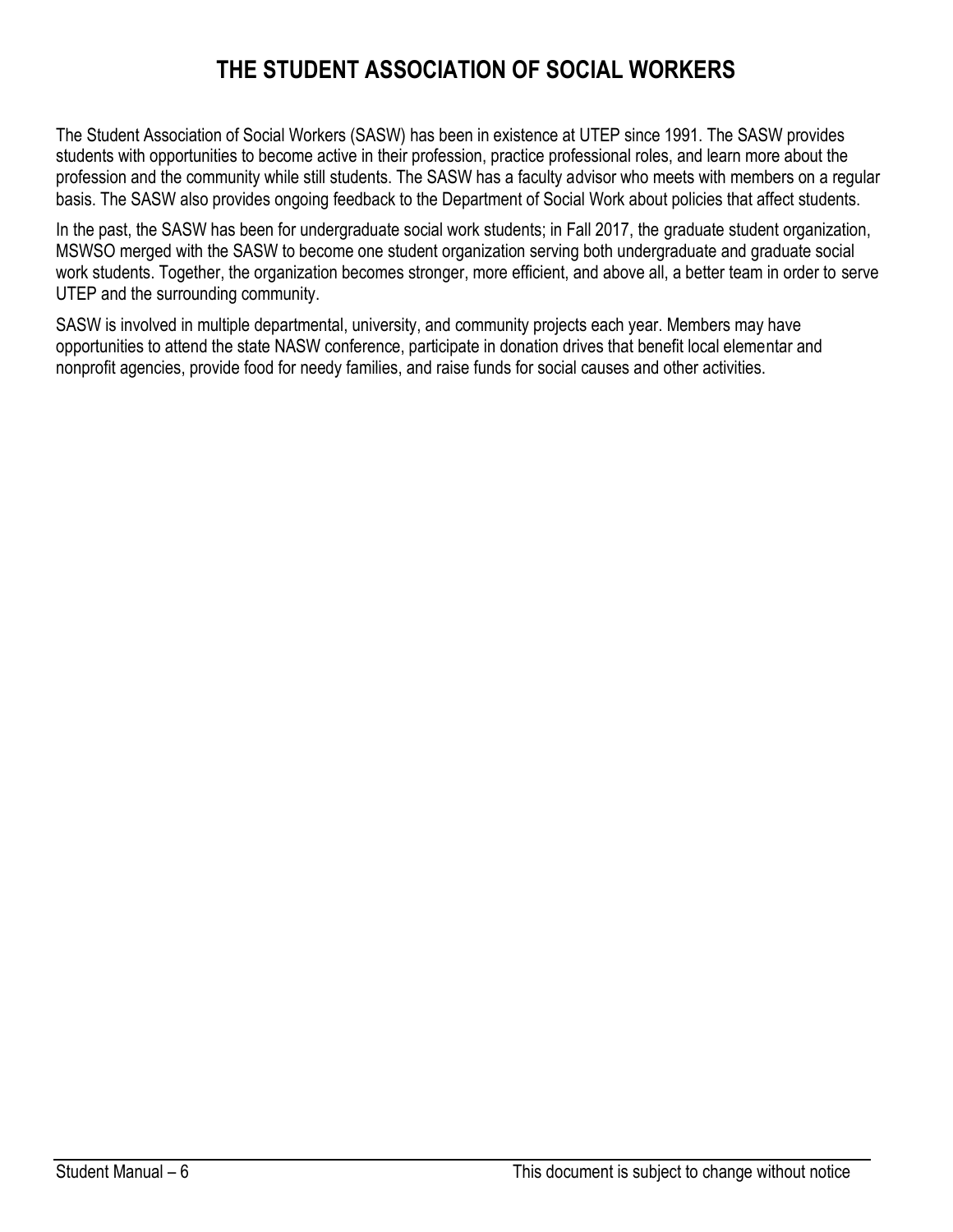# **THE BACHELOR OF SOCIAL WORK CURRICULUM AT UTEP**

### **Introduction**

The Social Work curriculum is built on a strong liberal arts foundation. Social work majors complete 43 credit hours of required UTEP university core courses in Biology, English, Fine Arts, History, Humanities, Math, Political Science, and Psychology. In addition, students complete 18 hours of supporting pre-professional course work prior to beginning upperdivision professional course work. Pre-professional course work includes an introduction to Social Work and Social Welfare, sociology, a modern language, statistics, and a writing course. Students are required to take the writing course as part of their lower-division course work because success in social work professional coursework relies heavily on clear and precise writing.

The Social Work curriculum meets the standards of accreditation established by the Council on Social Work Education (CSWE). Since social work is a practice-oriented discipline, the program's curriculum is designed around rigorous course requirements and sequential course offerings in five content areas: Human Behavior and Social Environment; Social Welfare Policies and Services; Social Work Research; Social Work Practice Methods; and Field Instruction. In addition, students are required to complete a total of 18 hours of Social Work electives and/or support courses in other departments. Electives and support courses are designed to broaden student's knowledge base in social work and the social sciences. However, in compliance with CSWE Curriculum Policy, **no credit for life experience and previous work experience can be awarded.**

The BSW program stresses community involvement and students gain practical experience through service learning or volunteer service at approved agencies. In the first year of professional coursework, pre-internship experiences of 30 hours are incorporated into Practice I (SOWK 3355) and Practice II (SOWK 3358) courses.

An essential component of the social work degree is the completion of a minimum of 480 hours (over two semesters) of field practicum in the final year of coursework. This provides the student an opportunity to integrate and utilize the knowledge, skills, and values learned in the classroom. **All students must complete an average of 16 clock hours of field practicum each week during both the fall and spring semesters; a minimum of 8 of these hours must be during normal business hours.**

### **BSW Honors Program**

The BSW Honors Program application is open to current BSW Juniors who are interested in continuing to the Advanced Standing Program at UTEP. This program is intended to help students have a smoother, more prepared transition from the Bachelors of Social Work degree to the Advanced Standing Masters of Social Work degree program. Students in the Honors program will take three Master's level courses (Theory and Practice with Individuals; Groups; and Families) as electives over three semesters beginning in the summer before their Senior year. Honors students complete these classes alongside MSW students, to better prepare them to enter the MSW Program in its second year. Honors students will also register for a special field seminar—which replaces the regular field seminar—that will be tailored to increase knowledge and practice skills. To be eligible for the Honors program, students must have a minimum overall GPA of 3.3 and a minimum BSW GPA of 3.5. This program is competitive, and will only admit a limited number BSW Junior students per cohort.

### **Grading**

The BSW Program bases grades on the standards in the UTEP Undergraduate Catalog. Grades will be assigned as follows:

| $-100%$<br>А<br>90 | Excellent            |
|--------------------|----------------------|
| B<br>80<br>$-89%$  | Good                 |
| С<br>$-79%$<br>70  | Average              |
| D<br>- 69%<br>60   | <b>Below Average</b> |
| Below 60%<br>F     | Failure              |

For more information on university grading policies, please refer to the UTEP Undergraduate Catalog.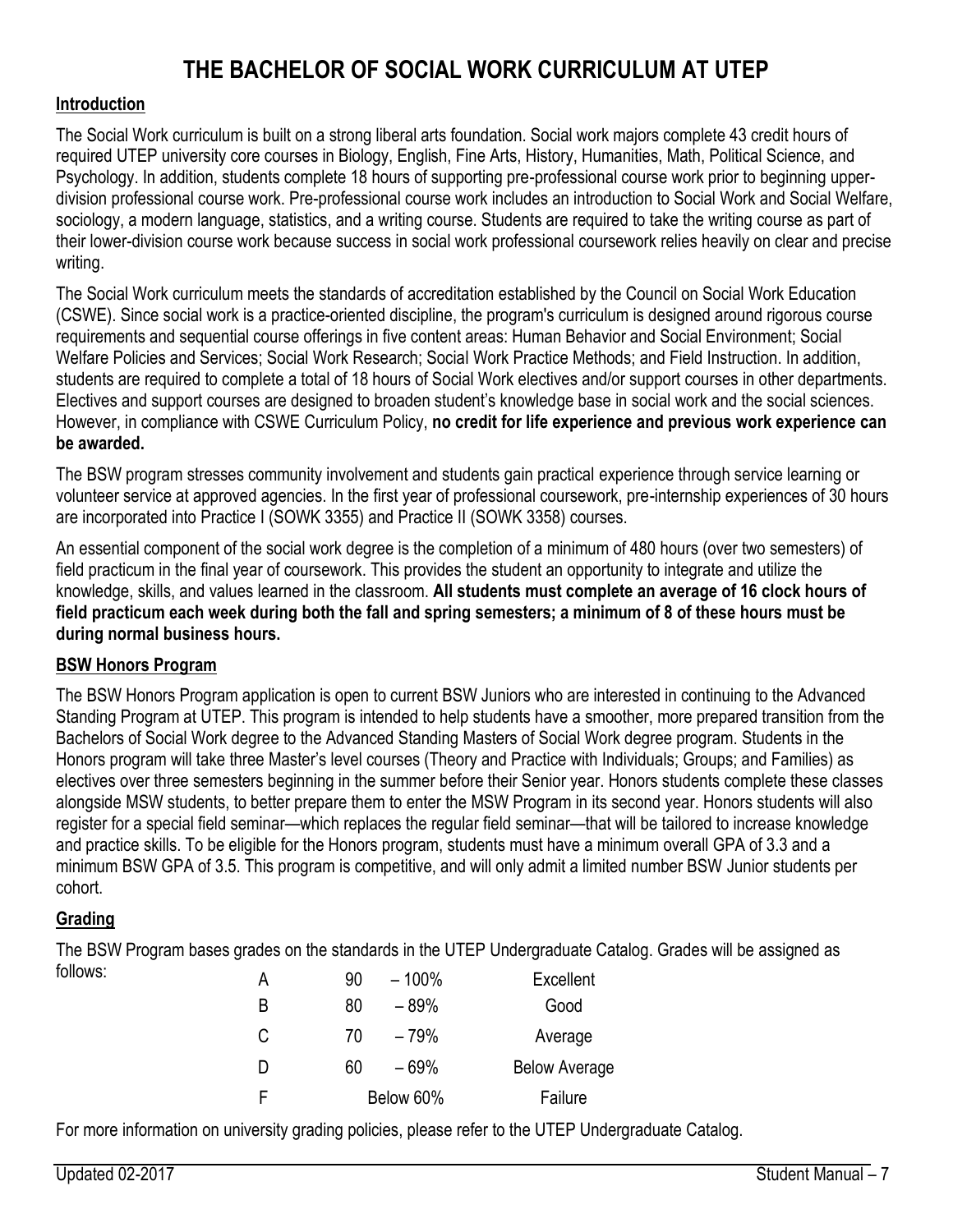# **Overview of Typical Progression through the BSW Program**

|                                                                     | Graduate from High School or transfer to UTEP from another college or                                                                                                                                                                                                                                                                                                                                                                                                                                                                                                                                                                                                                                                  |  |  |  |  |
|---------------------------------------------------------------------|------------------------------------------------------------------------------------------------------------------------------------------------------------------------------------------------------------------------------------------------------------------------------------------------------------------------------------------------------------------------------------------------------------------------------------------------------------------------------------------------------------------------------------------------------------------------------------------------------------------------------------------------------------------------------------------------------------------------|--|--|--|--|
|                                                                     | university Apply and be admitted to UTEP, or apply and be admitted to EPCC                                                                                                                                                                                                                                                                                                                                                                                                                                                                                                                                                                                                                                             |  |  |  |  |
| Declare your major<br>plan -                                        | •Work with the College of Health Sciences (CHS) Student Support Center (SSC) to develop a degree<br>Complete lower division (University Core and Pre-professional)<br>•Attend the online orientation to the BSW Social Work Program<br>•Apply for admission to the UTEP BSW Program in the month of January                                                                                                                                                                                                                                                                                                                                                                                                            |  |  |  |  |
| Fall semester,<br>first year taking<br>Professional<br>Courses:     | Take Social Work Core courses:<br>$\bullet$<br>o Human Behavior and Social Environment I (SOWK 2331)<br>○ Social Welfare Policy and Services I (SOWK 2320)<br>○ Generalist Social Work Practice I (SOWK 3355)<br>○ Research Methods in Social Work (SOWK 3430)<br>Take support and/or elective courses as advised<br>$\bullet$<br>Participate in group and/or arrange for individual advising regarding courses to be taken<br>$\bullet$<br>in the spring semester<br>Apply for admission into Field<br>$\bullet$<br>Attend field orientation-related activities, and meet with Coordinator of Field Instruction to<br>$\bullet$<br>plan field placement                                                               |  |  |  |  |
| Spring semester,<br>first year in the<br>program (Junior<br>year):  | Take Social Work Core courses:<br>$\bullet$<br>Human Behavior and Social Environment II (SOWK 3341)<br>$\circ$<br>Social Welfare Policy and Services II (SOWK 3320)<br>$\circ$<br>Generalist Social Work Practice II (SOWK 3358)<br>$\circ$<br>Culturally Grounded Social Work (SOWK 3325)<br>$\circ$<br>Take support and/or elective courses as advised<br>$\bullet$<br>Participate in group and/or arrange for individual advising regarding courses to be taken<br>$\bullet$<br>in the summer and fall semesters<br>Receive assignment for 480-hour Field Placement<br>$\bullet$<br>Honors Students: Apply for the Honors Program, which takes place your final year, by<br>$\bullet$<br>the 3rd Friday in February |  |  |  |  |
| Summer, first<br>year in the<br>program:                            | Take support, and/or elective courses as advised<br>$\bullet$<br>Honors Students: Take Theory and Practice with Individuals (SOWK 5331)                                                                                                                                                                                                                                                                                                                                                                                                                                                                                                                                                                                |  |  |  |  |
| Fall semester,<br>second year in<br>the program<br>(Senior year):   | Take Social Work Core courses:<br>O Diagnostic Systems for Generalist Social Work (SOWK 3350)<br>○ Generalist Field Seminar I (SOWK 4281) OR Honors Field Seminar I (SOWK 4283)<br>○ Field Instruction I (SOWK 4380)<br>○ Honors Students: Theory and Practice with Groups (SOWK 5333)<br>Take support and/or elective courses as advised<br>٠<br>Apply for Graduation<br>$\bullet$<br>Participate in group and/or arrange for individual advising regarding courses to be taken<br>in the spring semester                                                                                                                                                                                                             |  |  |  |  |
| Spring semester,<br>second year in<br>the program<br>(Senior year): | Continue 480-hour Field Placement<br>$\bullet$<br>Take Social Work Core courses:<br>$\bullet$<br>Generalist Social Work Practice III (SOWK 4370)<br>$\circ$<br>Generalist Field Seminar II (SOWK 4282) OR Honors Field Seminar II (SOWK 4284)<br>$\circ$<br>○ Field Instruction II (SOWK 4390)<br>○ Honors Students: Theory and Practice with Families (SOWK 5332)<br>Take support and/or elective courses as advised                                                                                                                                                                                                                                                                                                  |  |  |  |  |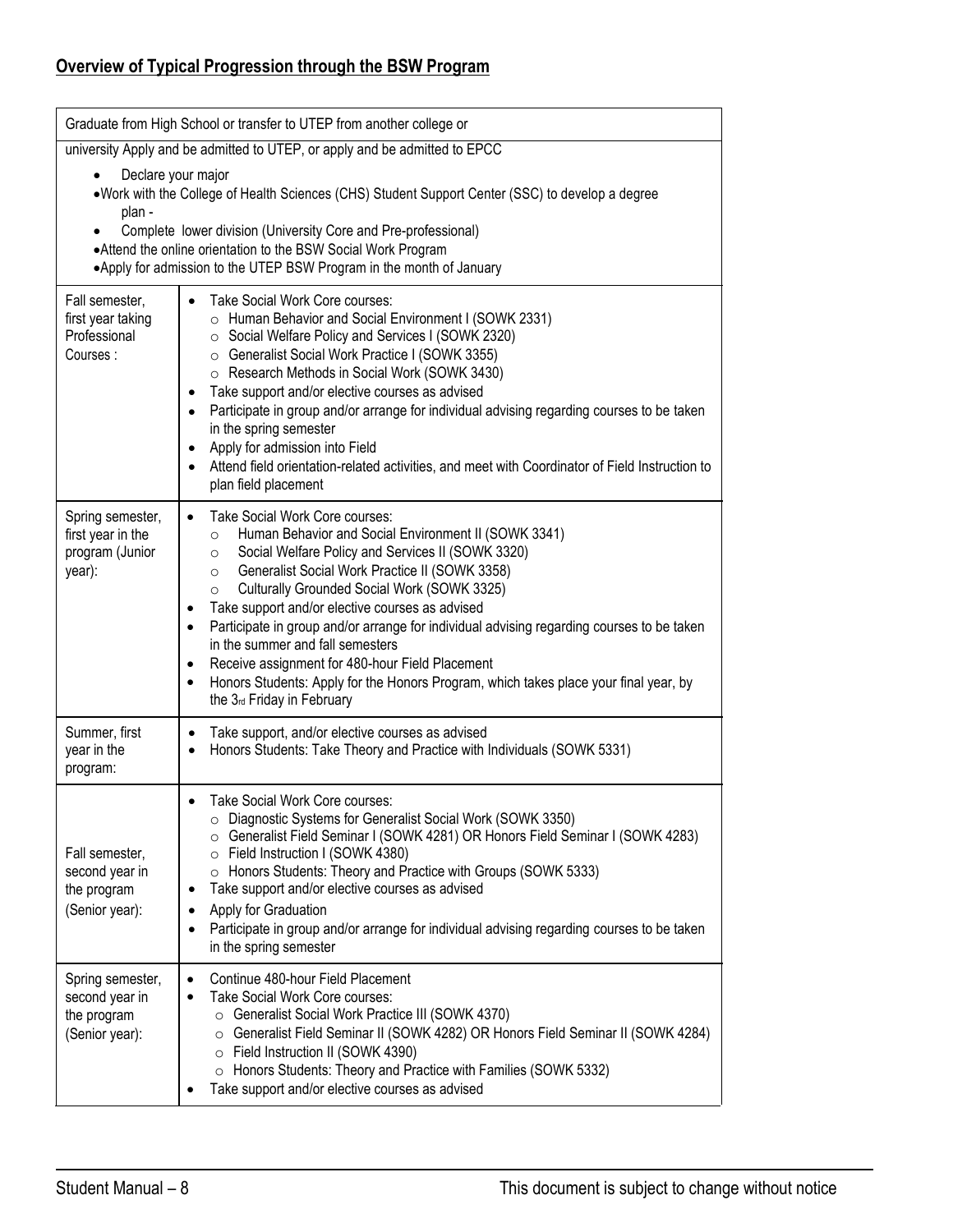# **FIELD PRACTICUM**

During the final year of study, students complete their field practicum working 16 hours per week in an approved agency or organization under the supervision of a degreed social worker. Students are required to be registered for (or have completed) the following social work courses: SOWK 2310, 2320, 2331, 3320, 3325, 3355, 3341, 3358, and 3430 **before** making formal application for the field practicum. Students are to contact the Coordinator of Field Instruction in the Fall semester of the first year of professional coursework to begin planning their placement, and must secure their placement before the end of spring semester of the first year of professional course work.

Some field practicum agencies require a criminal background check, drug testing, immunizations, CPR training, and/or citywide safety training among other possible requirements. As a result, students seeking placements in some agencies may need to begin the screening procedure as much as six months before the beginning the field placement. The Coordinator of Field Instruction will assist students in determining which requirements must be fulfilled for a particular agency.

Please refer to the Field Policies and Procedures Manual for more information on the field practicum.

### **Background Checks**

The UTEP Department of Social Work does not require that students undergo a criminal background check or drug screening for admission into the program. Please be advised that several field practicum agencies require students to secure a criminal background check and to undergo drug screenings or other medical tests as a prerequisite to the field practicum with that agency. Also, the Texas State Board of Social Work Examiners requires applicants for Social Work licenses to report if they have been convicted of a crime, although having done so does not necessarily preclude licensure. Additionally, organizations that employ social workers may require criminal background checks and drug screenings as part of the process of applying for jobs.

Students may choose not to be subjected to a background check. The Coordinator of Field Instruction will work with students to address concerns related to criminal background checks and the practicum experience, but cannot guarantee referral to an alternate site that does not require background checks. Any student wishing to discuss concerns about a criminal background check may do so by meeting with the Coordinator of Field Instruction. All students must complete field education requirements for graduation.

# **Confidentiality Policy**

Below are the guidelines pertaining to confidentiality, with consideration given to the NASW Code of Ethics.

### *Regarding Clients*

Under no circumstances are students to use clients' actual names or other identifying information in assignments, in class discussions, or in meetings with faculty or faculty field liaisons. In addition, students are to follow ethical standards and agency policies on confidentiality.

In some cases, students placed in different agencies will have a client system in common. If a signed release of information has not been given by the client for the purpose of information sharing, the student is responsible for guarding such information and not disclosing specific characteristics that might allow another student to identify their mutual client.

# *Regarding the Service-Learning or Practicum Agency*

Agency practices will be discussed for the purpose of learning. If discussing questionable practices of an agency colleague, a student will protect the identity of that individual. In discussions of any problematic agency politics, practices, or policies, all students will maintain confidentiality and will not divulge the topics or substance of these discussions outside the classroom, including in the field practicum agency and in conversations with colleagues or field instructors. If students observe practices that may constitute unethical or unprofessional behavior, they should discuss their observations and analysis with their field instructor/supervisor.

# *Regarding Colleagues*

Students will not discuss, in their agency or in the community, information about classmates that relates to their professional roles or their contributions to class discussions.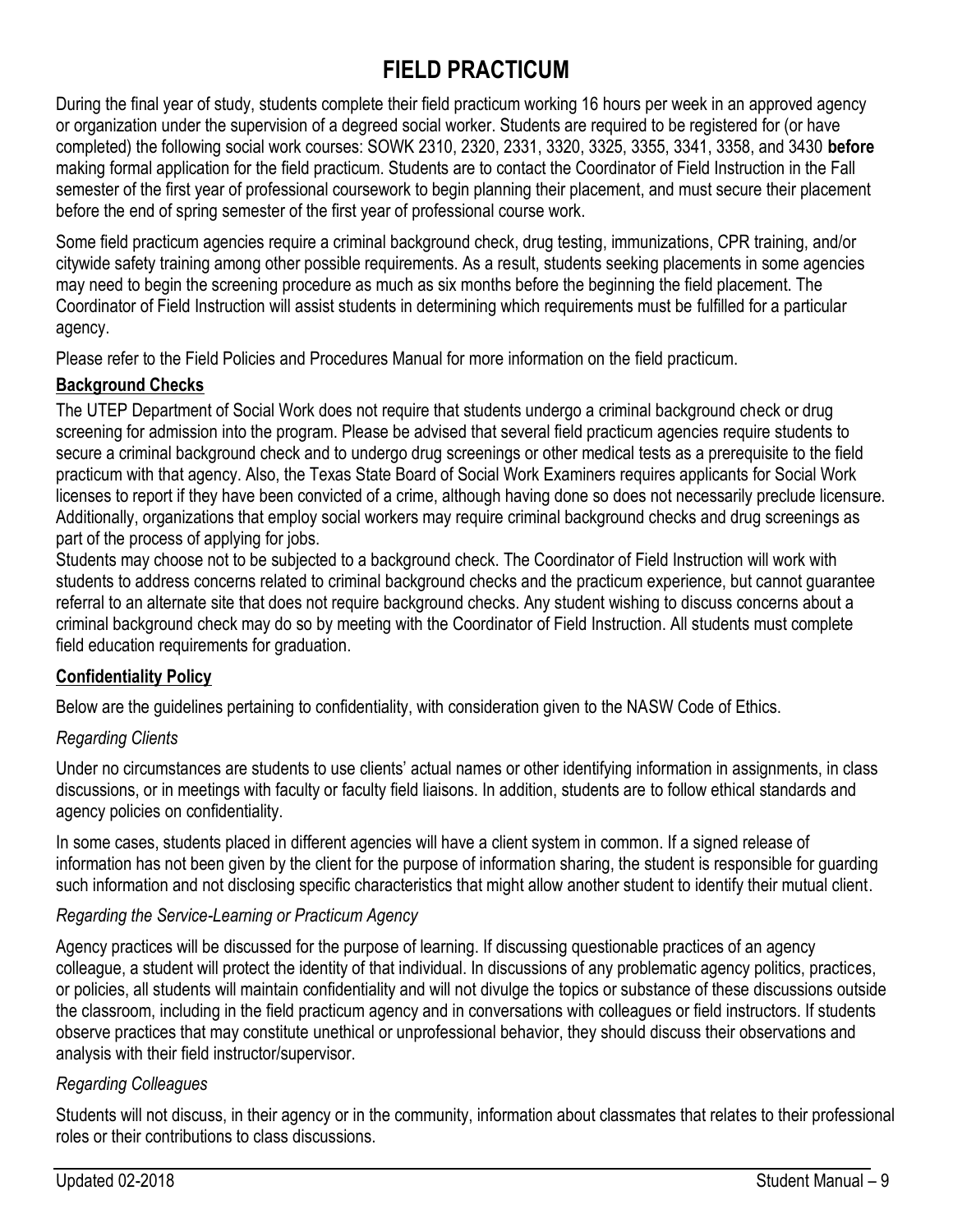### **Safety Policies**

Students should refer to University of Texas Regents Rules and Regulations, the UTEP Handbook of Operating Procedures (Student Conduct section), and the "Miner Guide" for general, university-wide safety policies and procedures. During the volunteer/service learning experience (junior year) and field practicum (senior year), social work students are expected to learn and follow all safety policies and standards at their particular agencies.

Students will not drive clients in their private vehicles. Students should report any accident or mishap experienced in field to the Practicum Coordinator.

# **ACADEMIC AND PROFESSIONAL ADVISING**

Academic advising for students working on lower-division requirements is provided by the Student Support Center (SSC) at the College of Health Sciences (747-7280, located in HSSN 200). SSC advisors help students plan for successful completion of UTEP university core courses and pre-professional course work before advancing to professional upperdivision course work. The SSC begins the process of early and periodic evaluation of each student's performance and guides students in selecting areas of coursework. The SCC can help students anticipating a social work degree ensure that coursework complies with the current BSW degree plan. Students can make an appointment with the SCC by calling the College of Health Sciences (747-7280) and asking for an appointment with a Student Support Center advisor. The UTEP College of Health Sciences is located on the 2nd floor of (Room 200) of the Health Sciences/School of Nursing building (HSSN) in front of the UTEP Library. The website for the CHS SSC is [http://www.utep.edu/chs/ssc/](http://academics.utep.edu/chs)

When a student nears completion of the university core and pre-professional courses on the Social Work degree plan, including Introduction to Social Work and Social Welfare (SOWK 2310), the student should consult with a CHS advisor regarding professional and academic advising through the BSW Program.

The BSW degree plan is designed to ensure coverage of the Council on Social Work Education (CSWE) accreditationmandated curriculum content. This degree plan is based on the building block analogy of social work education. As stated above, the curriculum is designed to provide a broad liberal arts base to support success in subsequent professional courses.

The BSW Program maintains "advising holds" that prevent a student from registering for classes until they have met with their advisor and the advisor has approved the registration plan. This process is implemented every semester to ensure students are progressing in their degree plan.

When students are admitted to the program, they are assigned an academic advisor. Students are allowed to change academic advisors at any time, or they may choose to stay with their original advisor throughout their academic program. Any change of advisors must be signed off by both the old and new advisor using the Request for Change of Advisor Form (see Appendix 3.2-11). Advisors will meet with their advisees at least once a semester.

Because the BSW Program is fairly structured in the sequencing of courses, advising is typically done within a group format. Approximately two-thirds of Junior and Senior students receive advising during this group advising session. Those students who are unable to attend a scheduled group advising session are seen individually. During group advising sessions, a member of the BSW faculty provides an overview of information relevant to registration, and a review of the course schedule for the next semester. Students then break up into smaller groups to meet with their assigned advisor; the advisor reviews each student's transcripts and degree plans, and discusses their progress. Recommendations are made for the courses to be taken in the next semester. If there are no complications or issues with the student's progression through the degree plan, the student and advisor sign the Advising Form – the student retains one copy and the other copy is used to remove the Advising Holds and is filed in the student's record. If more attention is needed to assist the student with advising, the advisor will schedule an additional, individual meeting with the student.

Students may also schedule individual meetings with their advisors throughout the semester. The hours available to advisees are posted in the Department of Social Work main office and attached to their office doors. Advisors may also available by phone and e-mail to answer questions or address concerns.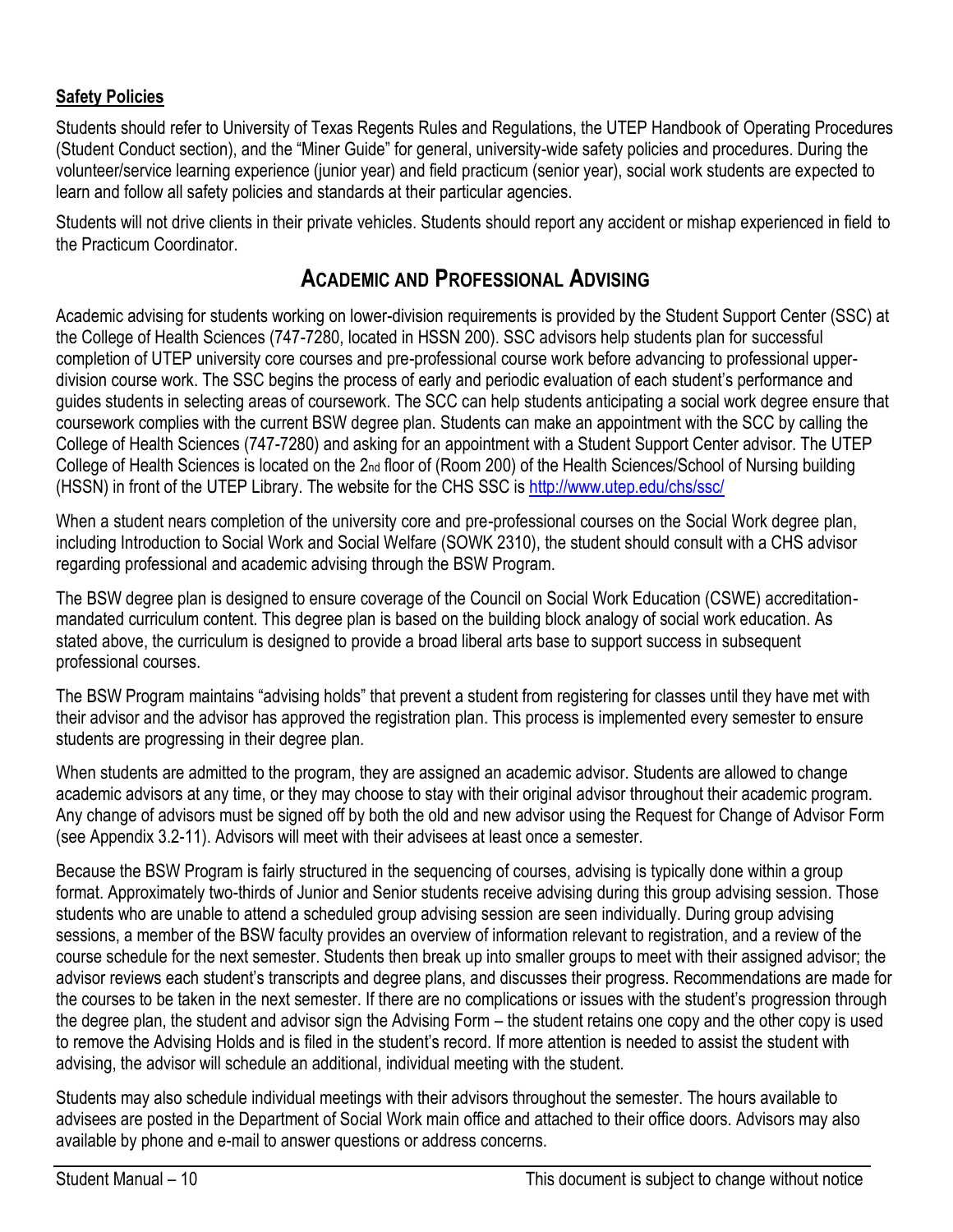# **Advising Calendar**

| <b>Advising</b><br><b>Opportunity</b>                                                                                                                  | <b>Where</b>                                                                                  | <b>Goals</b>                                                                                                                                                                                                                                                                                                                                                                                                                                                                                  |
|--------------------------------------------------------------------------------------------------------------------------------------------------------|-----------------------------------------------------------------------------------------------|-----------------------------------------------------------------------------------------------------------------------------------------------------------------------------------------------------------------------------------------------------------------------------------------------------------------------------------------------------------------------------------------------------------------------------------------------------------------------------------------------|
| Initial Advising -<br>Freshman/Sophomore<br>Spring of the<br><b>Sophomore Year</b><br>Advising for summer,<br>and first semester of<br>the Junior Year | <b>CHS Student</b><br><b>Support Center</b><br>Office<br><b>CHS or Social</b><br>Work offices | Student declares BSW major<br>Establish or review degree plan<br>Attend advising for registration for the Summer/Fall or Spring<br>semester(s)<br>Review degree plan<br><b>Attend Orientation to the BSW Program</b><br>Obtain and submit Application for Admission into the<br><b>Social Work Program during February</b><br>Be admitted the BSW Program<br>Complete University Core and Pre-professional course work<br>Attend advising for registration for the Summer/Fall<br>semester(s) |
| <b>Fall of the Junior</b><br>Year<br>Junior Advising for<br>Spring of the Junior<br>year                                                               | Social Work<br>offices                                                                        | <b>Begin Professional courses</b><br>Review degree plan<br>Apply for admission into Field<br>Attend advising for registration for the Spring semester                                                                                                                                                                                                                                                                                                                                         |
| Spring of the Junior<br>Year<br>Advising for Summer,<br>and Fall of the<br><b>Senior Year</b>                                                          | Social Work<br>offices                                                                        | Review degree plan<br>Attend advising for registration for the Summer/Fall semester<br>Attend advising for Field                                                                                                                                                                                                                                                                                                                                                                              |
| <b>Fall of the Senior</b><br>Year<br>Advising for Spring of<br>the Senior Year<br><b>Spring of the Senior</b><br>Year<br>Advising as needed            | Social Work<br>offices<br>Social Work<br>offices                                              | Review degree plan<br>Advising for registration for the Summer/Fall semesters<br>Apply for graduation through the SSC<br>Advising for any courses pending for graduation                                                                                                                                                                                                                                                                                                                      |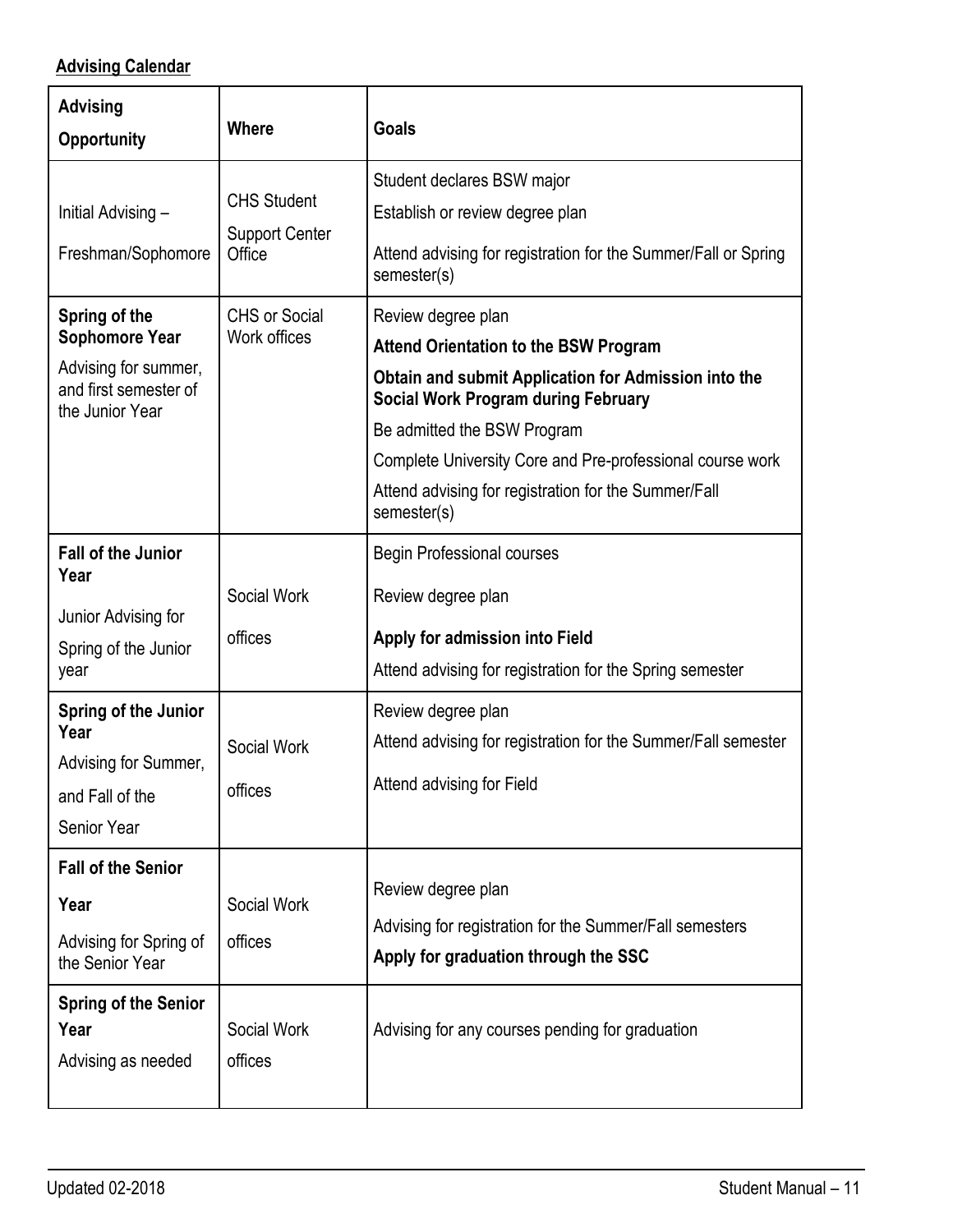# **POLICY: FORMAL ADMISSION TO THE BSW PROGRAM**

### **Declaration of Major**

When students think they want to become a social work major, they should schedule a meeting with an advisor from Student Support Center (915-747-7280, HSSN 200) at the College of Health Sciences. Students may then declare Social Work their major. Declaring a major does not guarantee admission to the upper division of required Social Work courses.

### **Admissions Process**

The UTEP BSW Program requires that students apply for and be admitted to the BSW Program in order to begin Professional Course work.

### **The application for admission to the UTEP Social Work Program should be submitted when**:

- The student has met with Student Support Center at the College of Health Sciences, developed a social work degree plan, and has declared Social Work their major.
- The student has completed all University Core and Pre-Professional courses. (Students may apply if they will complete all University Core and pre-professional before the next Fall semester.)
- The student has attended an online orientation to the BSW program. This PowerPoint presentation is available on the Department of Social Work website.

Applications for the BSW program are accepted only during the month of January each year. In addition, students will not be admitted to the Field Practicum and will be blocked from taking upper division courses unless they have already been fully admitted to the BSW program.

### *How to Apply*

Once a student is in the last semester of University Core and Pre-Professional course work and has attended the BSW Program Orientation, the student may compile the application packet that will be submitted to the BSW Program Coordinator. The application packet includes:

### **1. Application for Admission for the Bachelor of Social Work Program**

The Application for Admission for the Bachelor of Social Work Program can be found on the Department of Social Work website [\(http://www.utep.edu/chs/sw/\).](http://www.utep.edu/chs/sw/) Incomplete applications will not be accepted. Follow the directions on the Application to complete it.

### **2. Recent transcripts**

- a. Official transcripts from EPCC, UTEP, and other 2- or 4-year institutions the student has attended must be included. A separate transcript for each institution, even if transfer coursework is listed (such as EPCC coursework displayed on UTEP transcripts), is required.
- **b.** If not reflected in the transcripts described in (a), a transcript showing grades for the Fall semester just completed and courses in progress for the current spring semester.

### **3. A completed Personal Statement**

Instructions for completing the Personal Statement are included in the Application for Admission

### **4. Resume**

Resume showing work and volunteer experience. Resumes should indicate if employment is/was full or part time and the number of volunteer hours completed, and tasks performed as an employee or volunteer.

### **5. Experience Summary Form**

This form captures the students work and volunteer experience, including both full-time and part-time activity. It also indicates the type of work/volunteer roles and activities in which student participated.

### **6. Two letters of recommendation from professors or supervisors**

The application packet contains forms for use in obtaining the letters of recommendation. Have the person writing the letter of recommendation place it in a sealed envelope, with their signature across the back of the envelope. These sealed letters should be included in the application packet.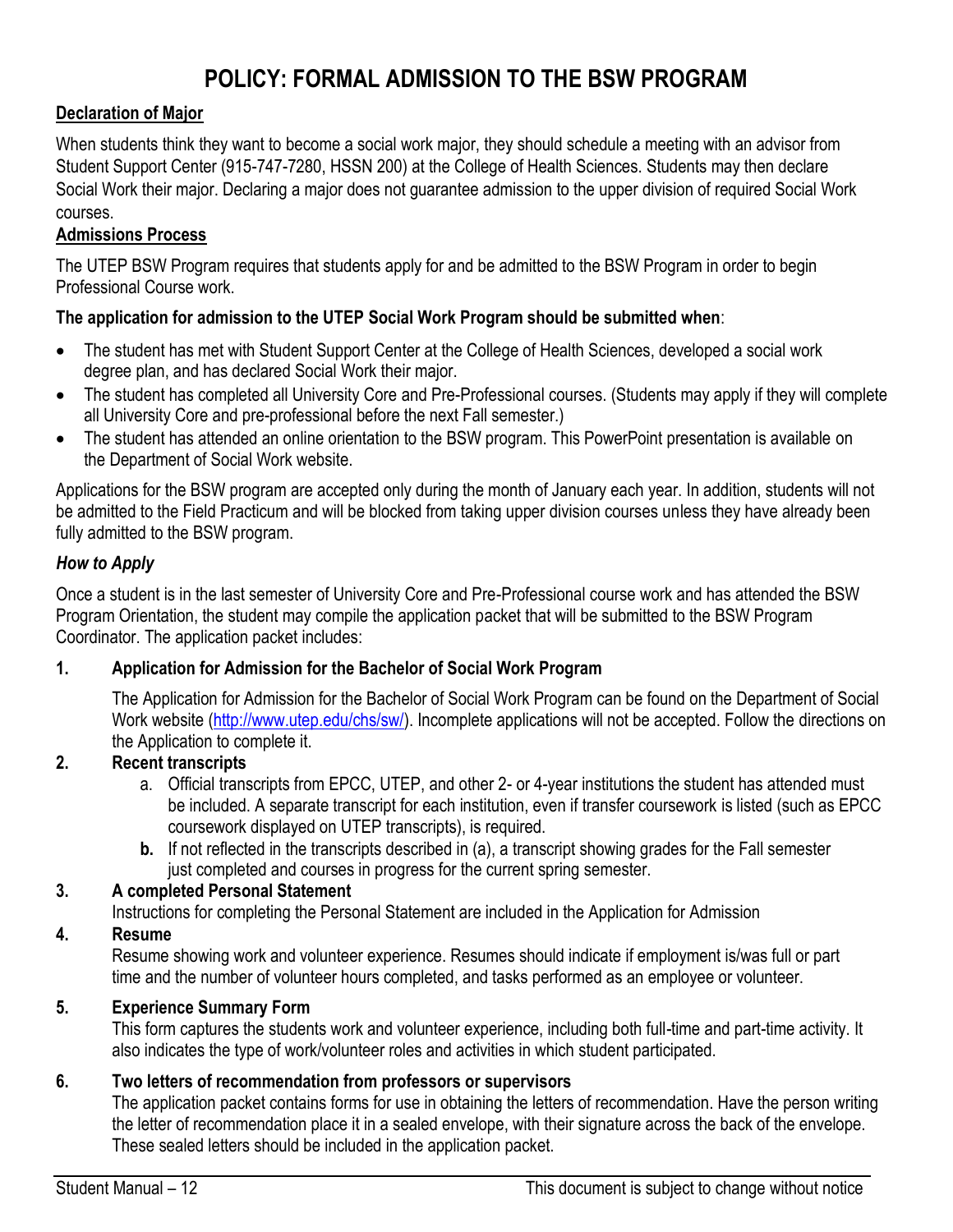### **The student should submit the completed packet of application materials to the Social Work office at HSSN 431. Admissions Criteria**

Requirements for consideration for admission to the BSW program include**:**

- a. Completed application to the BSW Program along with all required documents received by the due date
- b. Completion of University Core and all pre-professional Courses (Students in the last semester of lower division course work may apply)
- c. Viewing the online orientation to the BSW Program
- d. Cumulative GPA is 2.8 or higher

Once submitted, applications are reviewed for completeness and, if complete, are reviewed by the BSW Admissions Committee. The decision to admit a student is based on ratings of the following criteria:

- a. Cumulative GPA
- b. Hours of human services experience (paid and volunteer, indicated on resume and experience form)
- c. BSW Personal Statement
- d. Two letters of professional recommendation

Students are notified of faculty decisions by mail. There are three possible admissions decisions:

- *Admission*: The student is admitted into the Bachelor of Social Work program with no additional conditions placed on that admission. We are a small program and a limited number of students will be admitted each year.
- *Conditional admission:* Student is admitted to the program, with conditions. In order to gain clear admission to the BSW Program conditionally admitted students must meet admission conditions, such as completing pending University Core and Pre-Professional course work. Students who do not meet requirements for full admission will be dropped from Professional courses, or blocked from enrolling in Professional social work courses.
- *Waitlist:* Students who do not initially receive admission to the BSW program, but have strong applications, will be placed on a wait list. The Department uses the waitlist as spaces become available before the beginning of the Fall semester.
- *Denied admission*. This designation indicates denial of formal admission to the social work program.

If a student is admitted to the program but does not enroll in classes in the next semester, admission to the program is withdrawn and the student would need to re-apply the following year.

### **Leave of Absence**

Students who wish to temporarily withdraw from the program due to a personal or medical emergency must request a leave of absence from the Coordinator of the BSW Program. Students may be approved up to one year. If the student is not able to return to the program after one-year' time, the student will be required to reapply for admission to the program. Extended leaves greater than one year due to medical conditions may be granted with appropriate medical documentation of need. If a student stops attending classes and/or officially withdraws without approval, the student will be withdrawn from the BSW Program and would be required to re-apply for admission.

### *Formal Withdrawal from Program*

A student who voluntarily withdraws from the BSW Program (by leaving the university or changing majors) or is officially withdrawn will be required to re-apply to the BSW Program should they wish to return. If admitted, they will be required to adopt the degree plan active at the time of re-admission.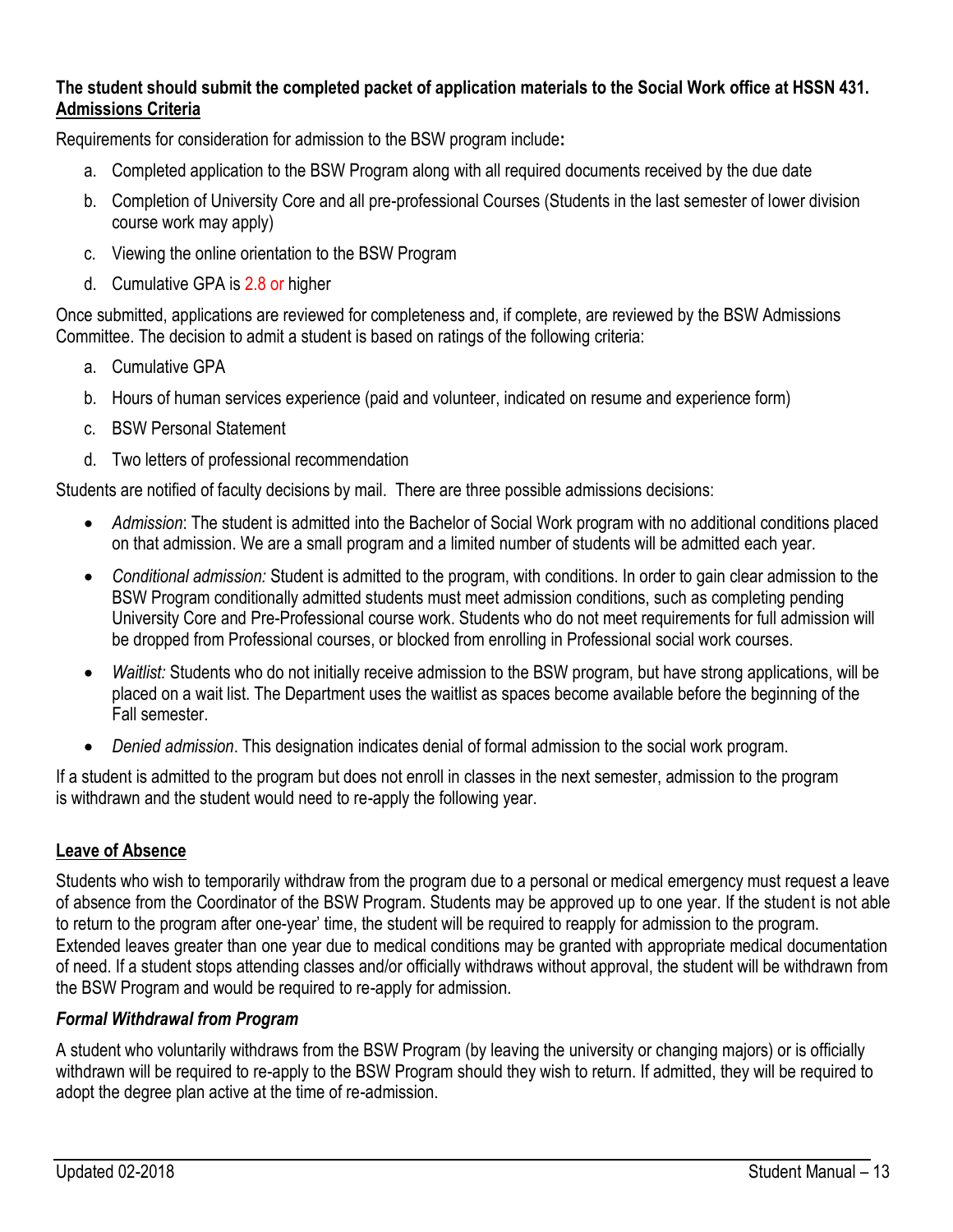# **POLICY: FORMAL ADMISSION TO THE BSW HONORS PROGRAM**

#### **Admissions Process**

The UTEP BSW Honors Program requires that students must already be admitted to and attending classes in the BSW Program. BSW Junior students (students who are in the first year of Professional Coursework) who meet the eligibility requirements may apply to be admitted in their Senior year (final year of Professional Coursework).

Applications for the BSW program are accepted only once per year, from the second week of January to the second Friday in February.

### *Eligibility:*

- The student is currently enrolled in the first year of BSW Professional coursework
- The student has an overall GPA of at least 3.3 (including transfer credit), and a social work GPA of at least 3.5
- The student is interested in applying to the Advanced Standing MSW program at UTEP following graduation with a **BSW**

### **How to Apply**

Once a student is in the Spring semester of their Junior year, the student may compile the application packet that will be submitted to the BSW Program Coordinator. Incomplete applications will not be accepted. The application packet includes:

- **1. Honors Program Application and Experience Summary Form**
	- a. The Honors Program Application can be found on the Department of Social Work website [\(http://www.utep.edu/chs/sw/\)](http://www.utep.edu/chs/sw/) and includes a coversheet and the Experience Summary Form.
	- b. The coversheet includes a list of all application materials, statements to initial, and a list of courses that must be completed before you may enter the Honors Program.
	- c. The Experience Summary Form is the same as was filled out for the BSW program application, but must be updated with current activities.

### **2. Recent transcripts**

- a. Unofficial transcripts from EPCC, UTEP, and other 2- or 4-year institutions the student has attended must be included. A separate unofficial transcript for each institution, even if transfer coursework is listed (such as EPCC coursework displayed on UTEP transcripts), is required.
- b. If not reflected in the transcripts listed above, a transcript showing grades for the Fall semester just completed and courses in progress for the current spring semester.

### **3. Graduate School Fast Track Application**

- a. In order to qualify for admission to the Honors Program, **students MUST apply to the UTEP Graduate School**. The Fast Track application has fewer requirements than the regular Graduate School application for a Master's program, and is much quicker to complete. **DO NOT** use the Social Work Summer application under the Health Science Heading.
- b. The Graduate School Application can be found at<http://graduate.utep.edu/>. Click on the "Apply Now" link and follow the instructions.
- c. The Fast Track Application form on the Social Work website has been pre-filled with the information pertaining to the MSW classes completed by Honors students; all you need to do is fill in your information and sign it. It must also be signed by the BSW Program Coordinator (other signatures not required).
- **d.** There is a one-time \$45 fee associated with the Fast Track Graduate School application. For students planning to apply to the Advanced Standing or regular-track MSW program, you will not have to pay a second time. We highly recommend paying the \$45 now.

### **The student should submit the completed packet of application materials to the Social Work office at HSSN 431.**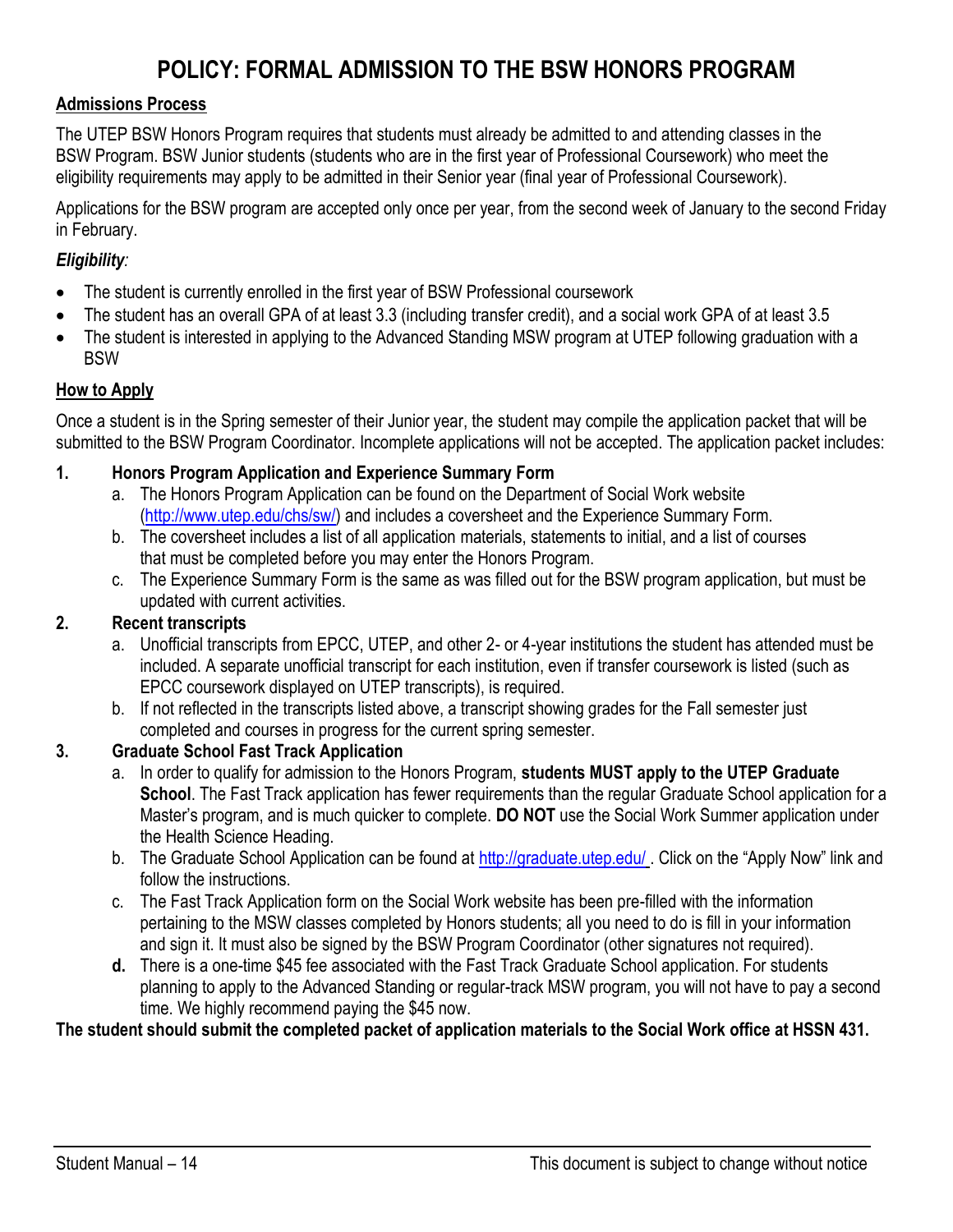### **Admissions Criteria**

Requirements for consideration for admission to the BSW Honors program include**:**

- a. Completed application to the BSW Honors Program and UTEP Graduate School along with all required documents received by the due date
- b. Completion of first semester of Social Work Professional Courses with a 3.5 or higher; students are expected to maintain the 3.5 or higher GPA in their second semester
- c. Cumulative GPA is 3.3 or higher

Once submitted, applications are reviewed for completeness and, if complete, are reviewed by the BSW Admissions Committee. The decision to admit a student is based on ratings of the following criteria:

- a. Cumulative GPA and Social Work GPA
- b. Hours and types of human services experience (paid and volunteer, indicated on updated experience form)
- c. Recommendation forms received from Policy I, Practice I, and Research Methods professors (students are **NOT** responsible for obtaining these, the Department of Social Work contacts the professors after student applications are received)

Students are notified of faculty decisions through UTEP email. There are three possible admissions decisions:

- *Admission*: The student is admitted into the Bachelor of Social Work Honors program with no additional conditions placed on that admission.
- *Waitlist:* Students who do not initially receive admission to the BSW Honors program, but have strong applications, will be placed on a wait list. The Department uses the waitlist as spaces become available before the beginning of the Fall semester.
- *Denied admission*. This designation indicates denial of formal admission to the Honors program. Students denied admissions continue with the regular BSW Program courses.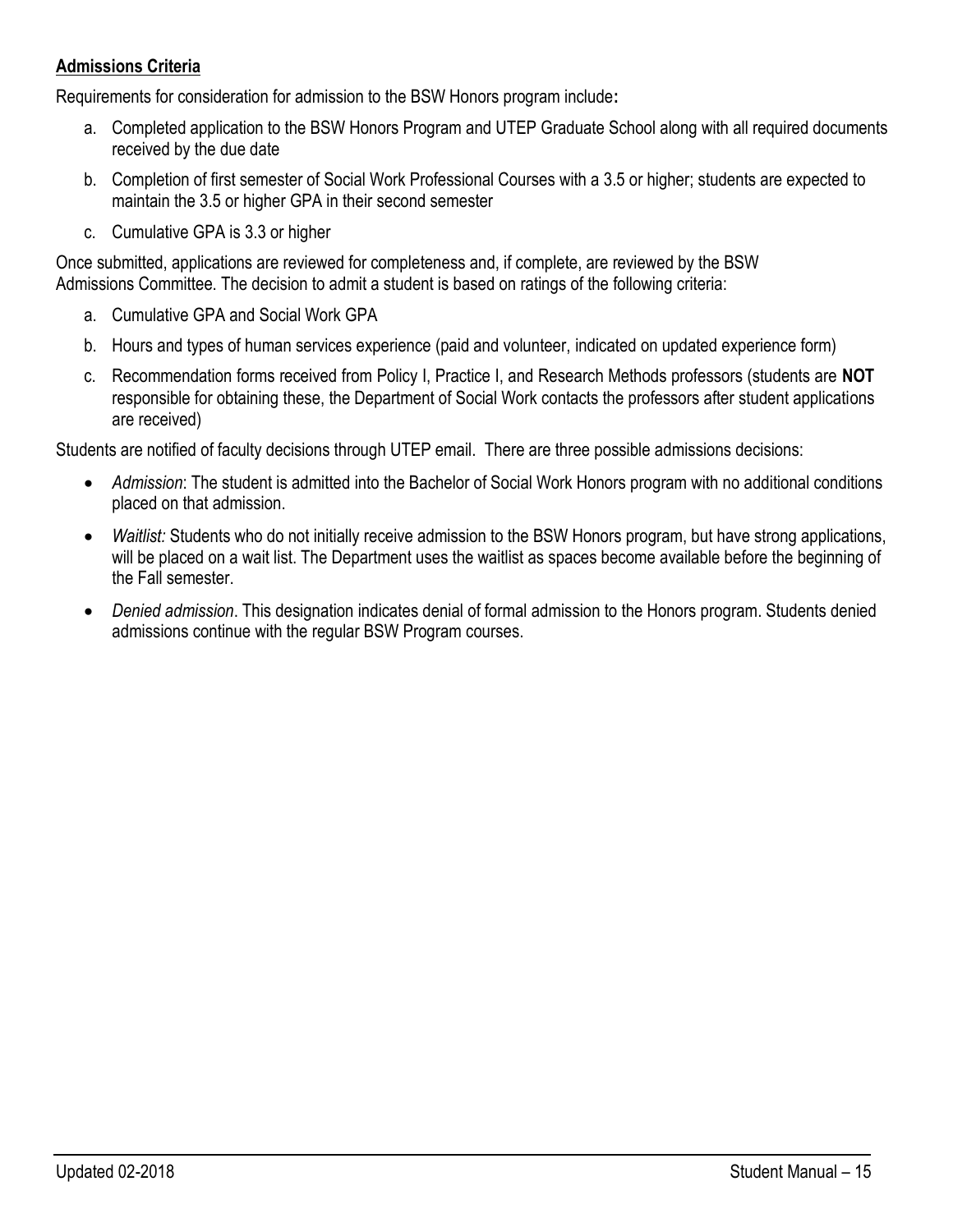# **TRANSFER COURSE WORK GUIDELINES**

Transfer guidelines are established by the Texas Board of Higher Education. For complete information regarding allowable transfer of course work, please see a representative of the College of Health Sciences Student Support Center (747-7280).

### **Community College Transfer Students**

Students may transfer up to 66 hours of courses from community college. These courses are those listed as "University Core," or "Pre-Professional Courses." These may also include some courses listed in the Professional Courses, and/or electives or support courses. All transfer students must meet with a UTEP College of Health Sciences advisor to develop a Social Work degree plan.

### **Transfer Students from Four-Year Universities**

It is important that transfer students meet with a CHS advisor before registering for classes at UTEP. In addition to the University Core and Pre-Professional core requirements, transfer course work from a four-year university's CSWEaccredited BSW program may include the following:

- 1. An introduction to social work course (3 hours)
- 2. Up to 6 hours of social policy
- 3. Up to 6 hours of Human Behavior in the Social Environment
- 4. Up to 9 hours of Social Work practice courses
- 5. Up to 3 hours of research coursework

Only students who have been admitted into the BSW Degree Program and satisfactorily completed all degree plan requirements will be recommended for graduation with a BSW degree.

Students must complete at least 25% of the semester hours needed for graduation (a minimum of 32 hours) in residence at UTEP, and 24 of the last 30 semester hours must also be completed in residence.

Students must complete the two-semester field practicum and seminar (SOWK 4281 and SOWK 4282) at UTEP.

Students must complete 12 advanced hours in their major, in residence, in the three years prior to graduation.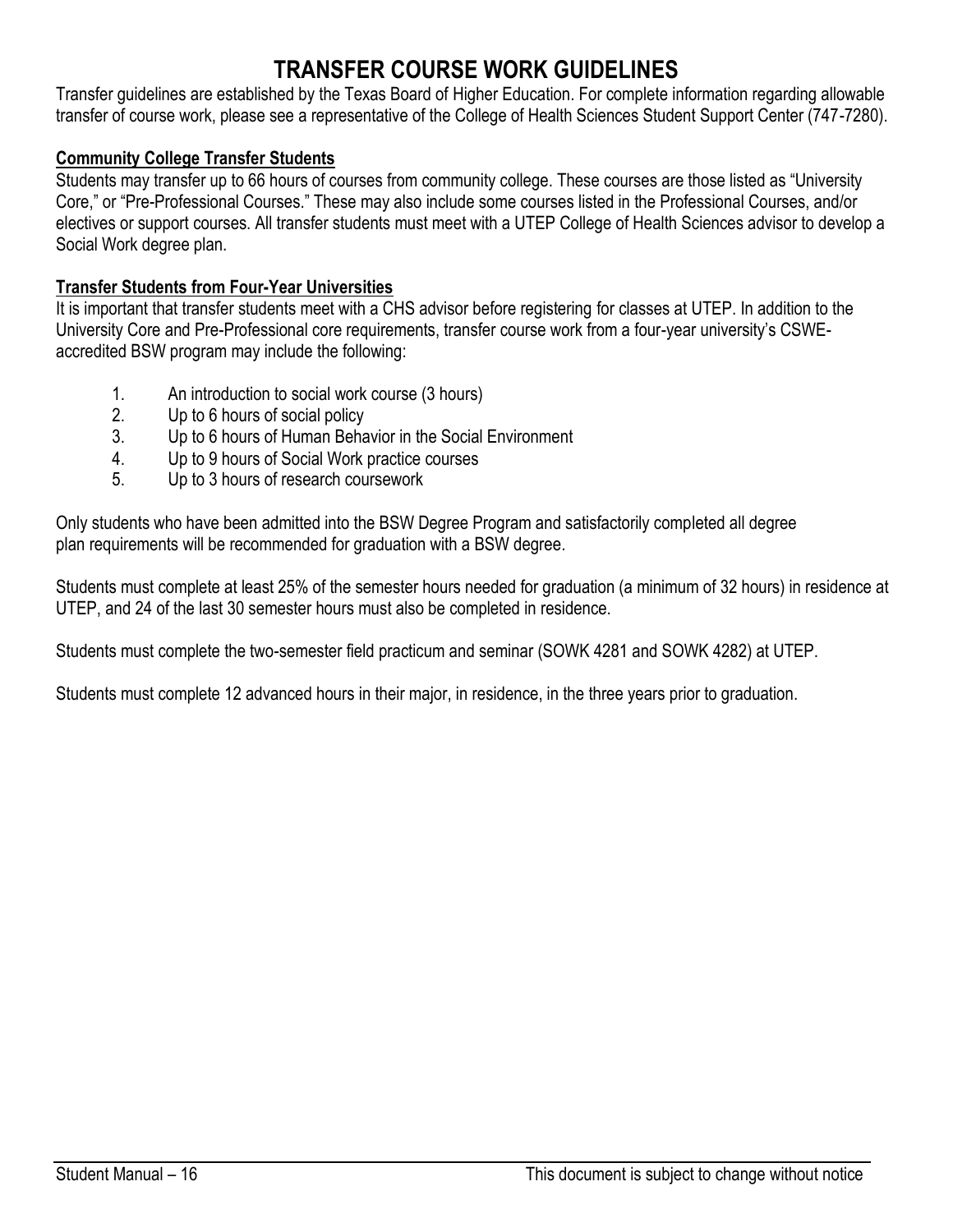### **Policy on Certification of Course Work from Other Schools or Previous Catalogs**

Transfer students attending UTEP who wish to become social work majors must first seek advising from the College of Health Sciences Student Support Center in order to gain certification of appropriate previous course work as prerequisites necessary for the Social Work Program. **No credit for previous life or work experience may be awarded.**

### *Categories of Students Covered by the Policy*

Students who matriculated at other schools must satisfy academic requirements for all courses presently specified by the current CSWE standards, the policies of UTEP, and the Department of Social Work's accredited degree plan. Additionally, students who matriculated under a previous UTEP catalog must follow this policy.

### *Procedures for Student Submission of a Request for Review of Previous Course Work*

Following are procedures for students who wish to graduate from the current BSW degree plan and who matriculated under a previous catalogue at UTEP or matriculated at another school. Each student is required to:

- 1. Submit, in writing, to a CHS advisor, a request for the review of an old degree plan; students from other schools must submit a transcript.
- 2. Submit a syllabus pertaining to previous course work in question.
- 3. Schedule a meeting with the CHS advisor to review the policy on certification of course work.
- 4. Develop a new plan, in writing, that clearly specifies the necessary steps to complete the degree requirements.
- 5. Take proficiency exams for credit, take and/or retake courses, and pay the appropriate fees to complete the degree requirements specified in the new degree plan.

The student is ultimately responsible for meeting all requirements for the degree plan. It is the student's responsibility to check and review the course work approved by the advisor to ensure that it meets requirements for the degree plan. If the written requirements are in conflict with what an advisor says, it is the written requirements that take precedence. The student should make this known to the advisor. The student may transfer up to 66 hours into the Social Work degree plan from an accredited two-year college, or 87 hours from an accredited four-year college or university. Twenty-four of the last 30 semester hours must be completed at UTEP; this includes the field practicum.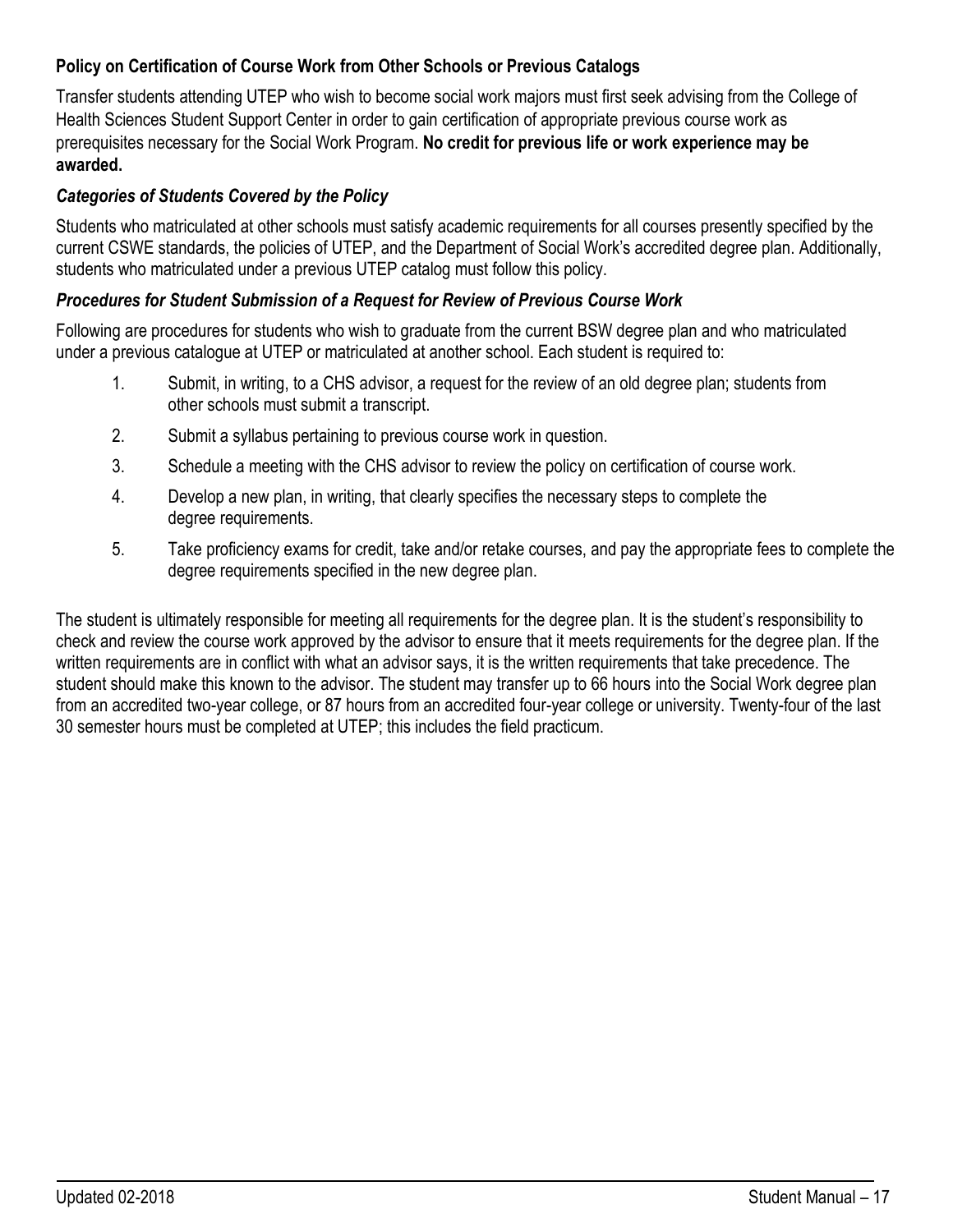# **STUDENT RIGHTS AND RESPONSIBILITIES IN THE BSW PROGRAM**

### **Introduction**

University policies related to student behavior can be found in the Handbook of Operating Procedures on the Provost's website: [http:// admin.utep.edu/hoop. O](http://admin.utep.edu/Default.aspx?alias=admin.utep.edu/hoop)nce in the Handbook of Operating Procedures, click on the "Student Affairs" link. The first chapter, titled "Student Conduct and Discipline," contains the information discussed here. The Handbook of Operating Procedures also describes the process for investigating, hearing, and disciplining a student based on these violations.

The UTEP Scholastic Dishonesty policy states:

### **1.3.1 Scholastic Dishonesty**

It is the official policy of the University that all suspected cases or acts of alleged scholastic dishonesty must be referred to the Dean of Students for investigation and appropriate disposition. It is contrary to

University policy for a faculty member to assign a disciplinary grade such as an "F" or zero to an assignment, test, examination, or other course work as a sanction for admitted or suspected scholastic dishonesty in lieu of normally charging the student through the Dean of Students. Similarly, students are prohibited from proposing and/or entering into an arrangement with a faculty member to receive a grade of "F" or any reduced grade in lieu of being charged with scholastic dishonesty.

Any student who commits an act of scholastic dishonesty is subject to discipline. Scholastic dishonesty includes, but is not limited to cheating, plagiarism, collusion, and the submission for credit of any work or materials that are attributable in whole or in part to another person, taking an examination for another person, any act designed to give unfair advantage to a student or the attempt to commit such acts.

Disciplinary proceedings may be initiated against any student for any of the following acts or omissions:

### **1.3.1.1 "Cheating" includes:**

**a.** copying from the test paper of another student, engaging in written, oral, or any other means of communication with another student during a test, or giving aid to or seeking aid from another student during a test;

**b.** possession and/or use during a test of materials which are not authorized by the person giving the test, such as class notes, books, or specifically designed "crib notes";

**c.** using, obtaining, or attempting to obtain by any means the whole or any part of non-administered test, test key, homework solution, or computer program, or using a test that has been administered in prior classes or semesters, but which will be used again either in whole or in part without permission of the instructor; or accessing a test bank without instructor permission;

**d.** substituting for another person, or permitting another person to substitute for one's self, to take a test;

and **e.** falsifying research data, laboratory reports, and/or other records or academic work offered for credit;

**1.3.1.2** "**Plagiarism**" means the appropriation, buying, receiving as a gift, or obtaining by any means another's work and the unacknowledged submission or incorporation of it in one's own academic work offered for credit, or using work in a paper or assignment for which the student had received credit in another course without direct permission of all involved instructors.

**1.3.1.3** "**Collusion**" means the unauthorized collaboration with another person in preparing academic assignments offered for credit or collaboration with another person to commit a violation of any provision of the rules on scholastic dishonesty.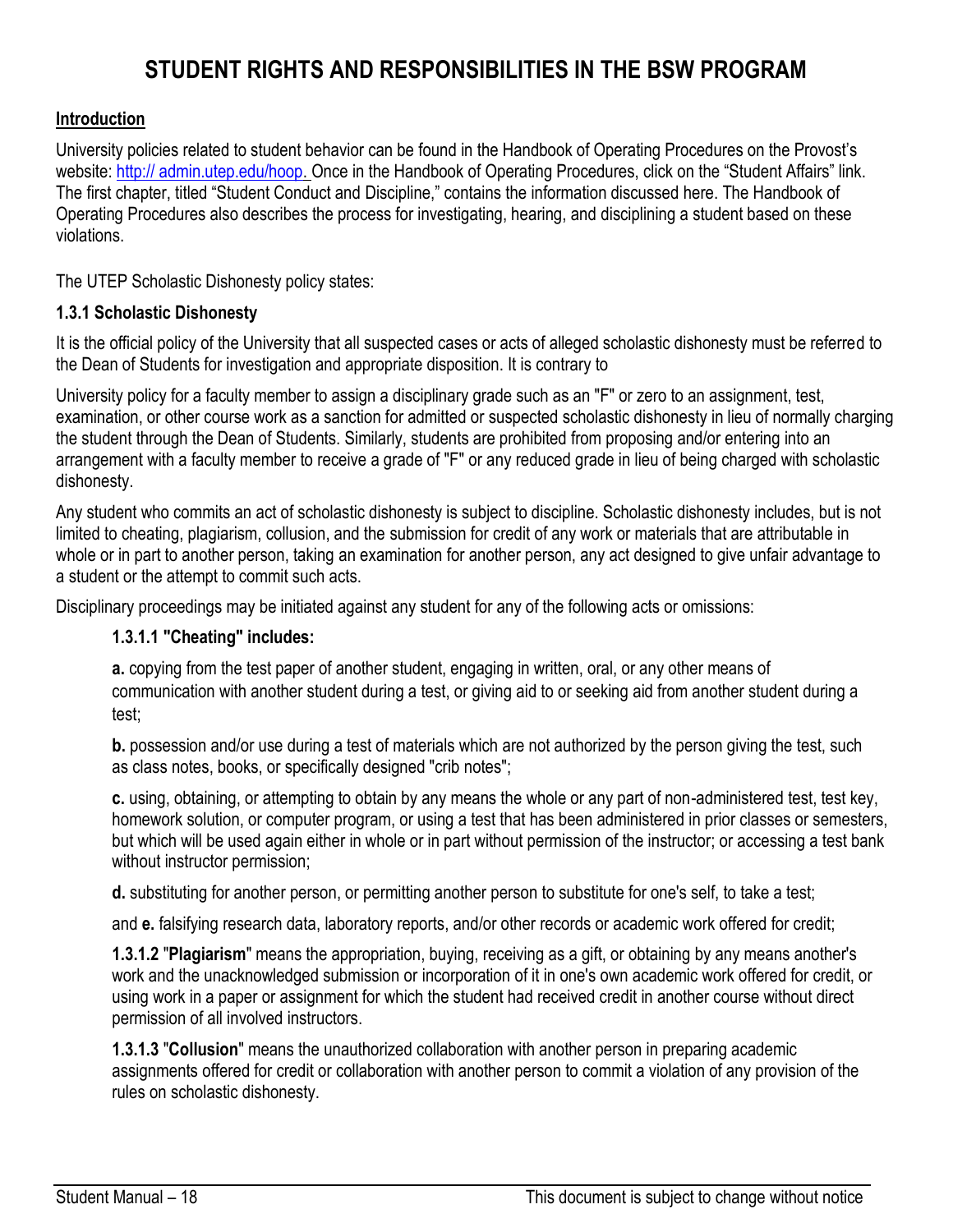Social Work students are expected to adhere to the NASW Code of Ethics, to be familiar with the UTEP Scholastic Dishonesty policies, and the Department of Social Work Student Honor Code, as well as specific classroom and field confidentiality policies. As stated in Department of Social Work syllabi:

### ACADEMIC DISHONESTY

It is the philosophy of the University of Texas at El Paso that academic dishonesty is a completely unacceptable mode of conduct and will not be tolerated in any form. All persons involved in academic dishonesty will be disciplined in accordance with University regulations and procedures.

Scholastic dishonesty includes but is not limited to cheating, plagiarism, collusion, the submission for credit of any work or materials that are attributable in whole or in part to another person, taking an examination for another person, or any act designed to give unfair advantage to a student or the attempt to commit such acts.

### BSW PROGRAM STUDENT HONOR CODE

UTEP's policies on academic dishonesty are important to the faculty of the Department of Social Work. Social work, like other professions, is based on ethics and values. A key professional value, identified by the Code of Ethics of the National Association of Social Workers (NASW), is integrity. Synonyms for integrity are honor, honesty, truthfulness, veracity, reliability and uprightness.

Integrity is important to social workers because they encounter people when they are most vulnerable. Also, the input pf professionals can change the course of people's lives. Based on professional verbal or written opinions people can be labeled as having mental disorders, convicted of breaking laws, have their children removed from the home, be committed for observation for psychiatric problems, and so forth. It is important that social workers are competent to assess a person, diligent about producing accurate documentation, and respectful of even their most vulnerable or difficult clients.

In addition to requiring students to avoid academic dishonesty themselves, the Bachelor of Social Work Program supports a student Honor Code. The student Honor Code acknowledges that when a student cheats it hurts not only other students, but damages the cheater as well. As a group, social workers are responsible for monitoring the professional conduct of their peers. The Honor Code is the mechanism by which UTEP social work students protect the integrity of the group.

Also, as stated on the application for Admission to the BSW program:

By applying for formal admission to the UTEP BSW program, students confirm that they have read, understand, and agree to abide by Scholastic Dishonesty statement, BSW Student Honor Code Statement, and the NASW Code of Ethics available at [http://www.socialworkers.org/pubs/code/default.asp. A](http://www.socialworkers.org/pubs/code/default.asp)lso, application for admission to the BSW program indicates that the student understands that failure to adhere to academic and professional standards can result disciplinary action which could include, but is not limited, to receiving failing grades on assignments or in a class or classes, dismissal from the Bachelor of Social Work program, denial of formal entry into the BSW program and/or field practicum and/or referral for disciplinary action to the Dean of Students in the Office of Student Life.

For general information about student's rights and responsibilities please refer to UTEP's university-wide policies and procedures, see<http://www.utsystem.edu/board-of-regents/rules>

### **Appeals Regarding Grades**

Appeals regarding grades should be handled based on information from in the UTEP Handbook of Operating Procedures. Information about grade appeals can be found at<http://sa.utep.edu/dean/grade-grievance/>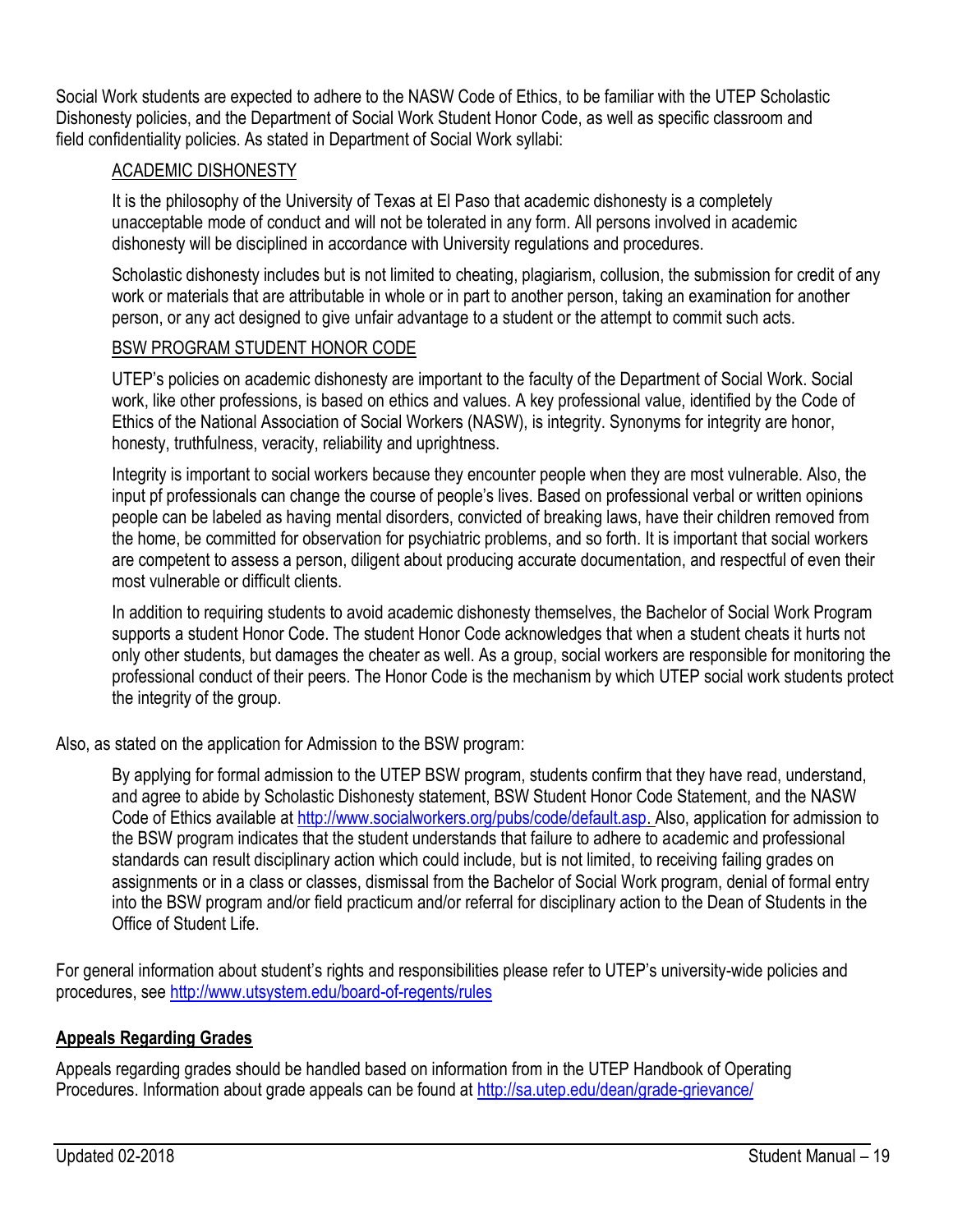### **Denial or Termination of Admission to the BSW Program**

The Council on Social Work Education (CSWE) requires that accredited social work programs have policies that describe admission requirements and circumstances under which a student may be denied admission to or terminated from the social work program for academic reasons or for reasons related to professional ethics. Also, the BSW program has established a process through which students may appeal such decisions.

The following policies describe circumstances under which students may be denied admission or terminated from the UTEP Bachelor of Social Work Program, and the procedures that will be followed in doing so. Also described is the process for appealing such decisions.

#### *Possible causes for termination include:*

- Persistent academic failure:
	- $\circ$  If a student fails to maintain an overall GPA of 2.0 or a Social Work GPA of 2.5 for two consecutive semesters.
	- $\circ$  If an Honors student fails to maintain an overall GPA of 3.3 or a Social Work GPA of 3.5 after admission to the program.
	- $\circ$  If a student earns a grade below a "C" in more than two SOWK courses in the social work curriculum.
	- $\circ$  If a student withdraws from the same course more than twice
- Confirmed violation of university policies related to scholastic dishonesty
- Violation of the BSW Program Student Honor Code
- Violations of the NASW Code of Ethics, including engagement in academic activities while impaired
- If a student receives a grade below a "C" in Generalist Field Seminar (SOWK 4281 or 4282), Honors Generalist Field Seminar (SOWK 4283 or 4284), or Generalist Field Instruction (SOWK 4380 or 4390). (Refer to Field Policies and Procedures Manual for more detail)

### *Identifying Concerns*

Academic concerns*:* BSW Program faculty members review student's file on a periodic basis. Reviews will take place on a periodic basis such as at the end of each Fall and Spring semester, as part of advising for registration, upon application for admission to the program, in response to student's academic performance in the classroom, in preparation for the field practicum, or in response to other circumstance. Faculty members will report concerns to the student's advisor and the BSW Program Coordinator if a student performs poorly in the classroom or earns grades of "D" or "F" in any social work course.

Scholastic Dishonesty*:* Instructors are responsible for monitoring student assignments and behavior during quizzes and tests for signs of scholastic dishonesty. UTEP policy requires that instructors report suspected scholastic dishonesty the UTEP Dean of Students in the Office of Student Life. Scholastic dishonesty may be the focus of concern whether the student in question is or is not admitted to the program.

Professional Competence*:* In the classroom or in volunteer or field activities, those who supervise students may raise concerns about student's adherence to the NASW Code of Ethics, such as the possibility that a student is providing services while impaired.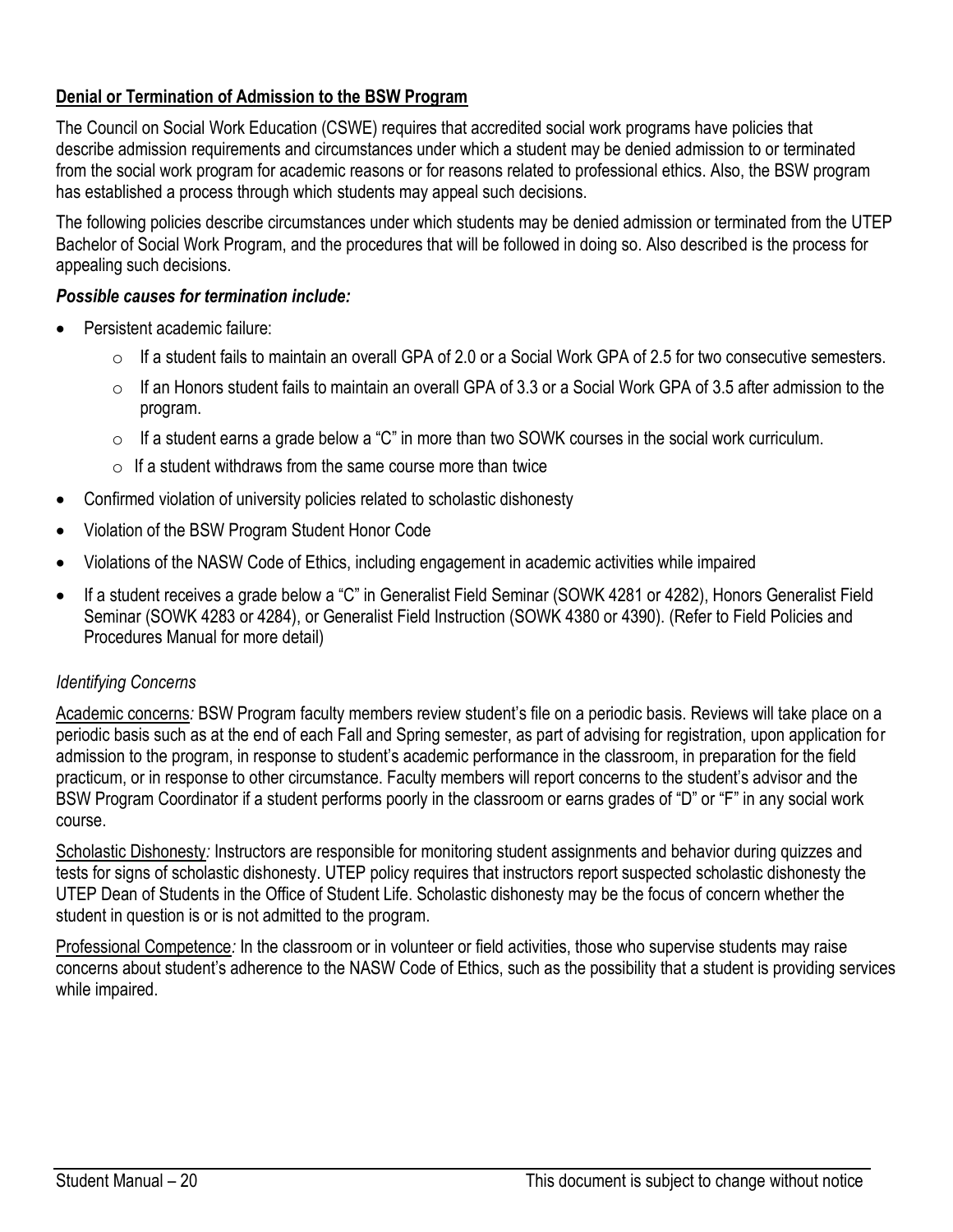### *Bringing Concerns to the Attention of the Student*

It is the responsibility of the Social Work faculty members to bring concerns mentioned above to the attention of students so that students have an opportunity to respond to these issues.

For the most part, these concerns will be addressed with students in an informal manner within the context of individual advising meetings between the faculty member and the student. The student and faculty member may develop an informal plan to address the problem. These meetings will be documented in the student's Department of Social Work file. While the faculty member may discuss concerns and work with the student to develop a plan to address concerns, it is the sole responsibility of the student to follow the agreed-upon plan and/or to take other action needed to address the concern.

In some instances, depending on the nature of the problem, the student may be referred to the Assistant Dean of Students in the Office of Student Life or the student may be counseled to change majors/degree programs and/or be dismissed from the BSW program.

### *Actions if Concerns Are Not Addressed*

The program may deny or rescind admission to the BSW program for persistent academic failure, and may rescind admission to the BSW program for evidence of scholastic dishonesty, failure to comply with the BSW program Honor Code, or with the NASW Code of Ethics.

In compliance with UTEP policies, any concerns related to scholastic dishonesty will be referred to the Associate Dean of the Office of Student Conduct and Conflict Resolution (OSCCR) for resolution. This may happen whether a student has or has not been admitted to the BSW program. Depending on the nature of the concern and the actions of the OSCCR, students may have admission to the BSW program rescinded.

Students who are identified by classroom instructors, or volunteer or field supervisors as being in present in agency settings while impaired will be formally counseled by their academic advisor, may be counseled to change majors/degree programs and if necessary may have their admission to the BSW Program rescinded.

Students who are identified by Social Work faculty or by volunteer or field supervisors as potentially impaired due to emotional, psychological or substance abuse problems will be encouraged to seek evaluation and assistance through the University Counseling Center [\(http://sa.utep.edu/counsel/\).](http://sa.utep.edu/counsel/) If, based on the evaluation of the University Counseling Center the student has an identifiable diagnosis as defined by the Americans with Disabilities Act, it is the student's responsibility to seek assistance through the Center for Accommodations and Support Services (CASS) office [\(http://sa.utep.edu/cass/\).](http://sa.utep.edu/cass/) Students with emotional, psychological or substance abuse problems that could negatively influence the provision of ethical or effective social work services may be counseled to change majors/degree programs and if necessary may have their admission to the program rescinded.

The faculty of the Department of Social Work reserves the right to review any student's appropriateness for continued admitted status in the BSW Program.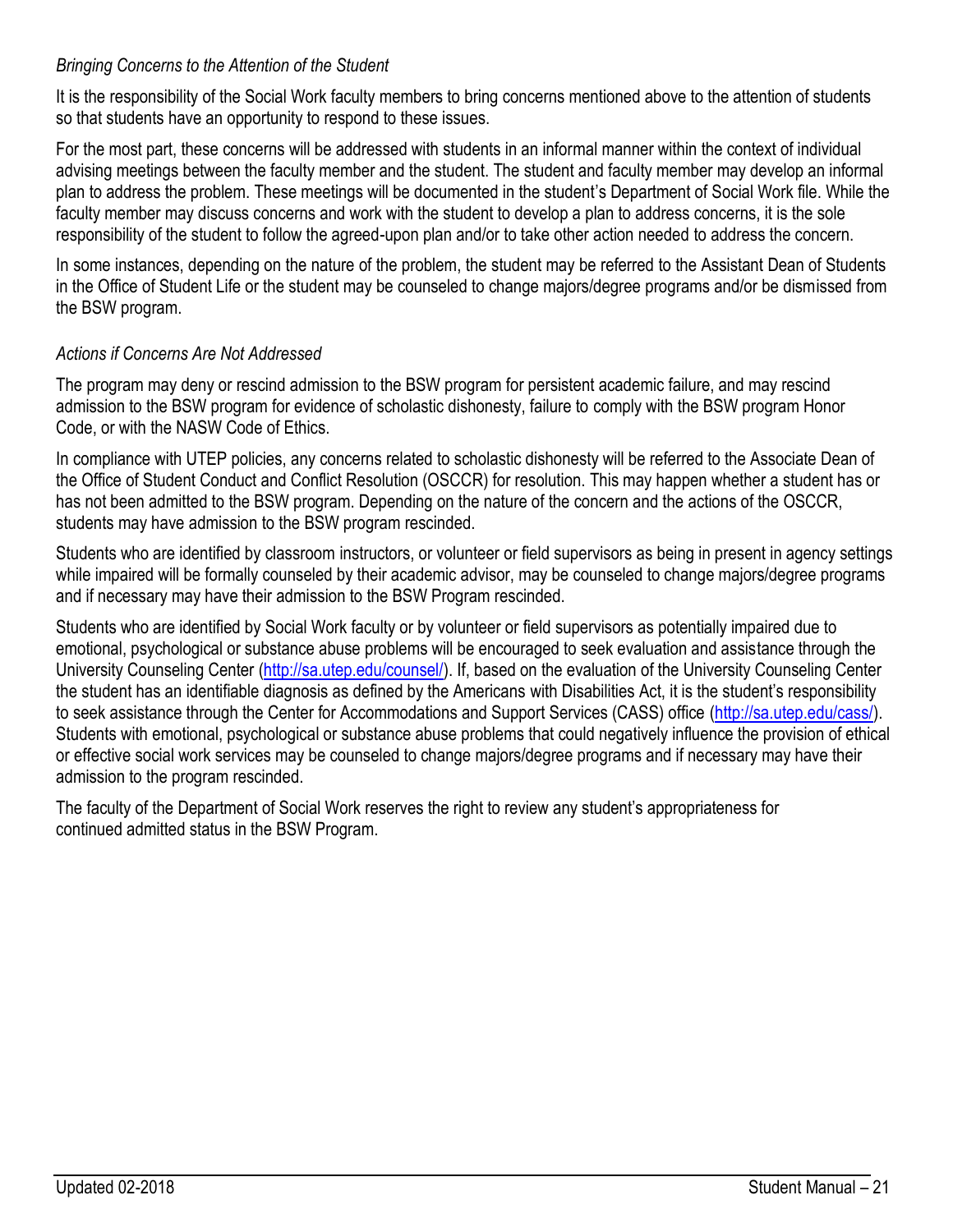### **Appeals Process**

Students who are declared Social Work majors and have been denied admission to the program or have been admitted to the BSW Program but who have had their admission rescinded have the right to appeal decisions made by the social work program regarding their admission status. Students are assured freedom from reprisals for filing appeals.

Students who wish to appeal a decision made by the OSCCR should consult the UTEP Undergraduate Catalog or contact the OSCCR for information on grievance procedures.

Students who wish to appeal decisions about admission status to the BSW Program may do so following the procedure below.

#### Initial Appeal

- 1) The student notifies the student's academic advisor of the intent to file a formal appeal to a decision to deny or terminate admission to the BSW Program. The notification by the student must be in written form, such as via a letter or e-mail, and must be submitted to the academic advisor within 20 calendar days from the date on the letter sent to the student with notification of admission status.
- 2) UTEP policies and procedures state that the student should contact the office of the Associate Dean in the Office of Student Conduct and Conflict Resolution (OSCCR) in cases of suspected scholastic dishonesty. UTEP policies also state that the circumstances of a case of suspected scholastic dishonesty are confidential. With this in mind, once the case had been referred to OSCCR, Social Work faculty will not discuss the case with the student unless directed to do so by the OSCCR. The academic advisor will respond within 10 calendar days of receipt of the student's letter to arrange a meeting with the student.
- 3) If the student does not respond to the request for a meeting within 10 calendar days of the academic advisors communication to the student, the appeal will be dropped.
- 4) The academic advisor and student meet to discuss the admission decision. In preparation for the meeting with the student the advisor may gather information about the decision from involved faculty and other parties. Similarly, the student may gather information regarding admission-related issues. When the academic advisor and student meet, the circumstances of the admission decision will be discussed. The student may choose to provide evidence that issues related to denial of admission have been addressed. As a result of the student/advisor meeting, the advisor may recommend several possible courses of action. A timeline for completion of any actions will be established.

Possible Actions:

- a) Admission to the program
- b) Dismissal from or denial of admission to the BSW Program pending academic improvement
- c) Dismissal from or denial of admission to the BSW Program pending outcomes of external referral (e.g., referral to the student counseling center)
- d) Referral of the student's appeal to the Social Work Department Chair for faculty review
- e) Permanent dismissal from or denial of admission the BSW Program
- f) Other actions deemed appropriate
- 5) Based on the outcome of the meeting between the student and the academic advisor, the student may follow the academic advisor's recommendations, appeal to the Social Work Department Chair, or choose not to follow the academic advisor's recommendations. If the student chooses to follow the academic advisor's recommendations actions must be in accordance with the established timeline. Choosing not to follow the academic advisor's recommendations may result in permanent dismissal from the BSW Program.
- 6) After completion of the agreed upon actions, the student may reapply for admission to the program.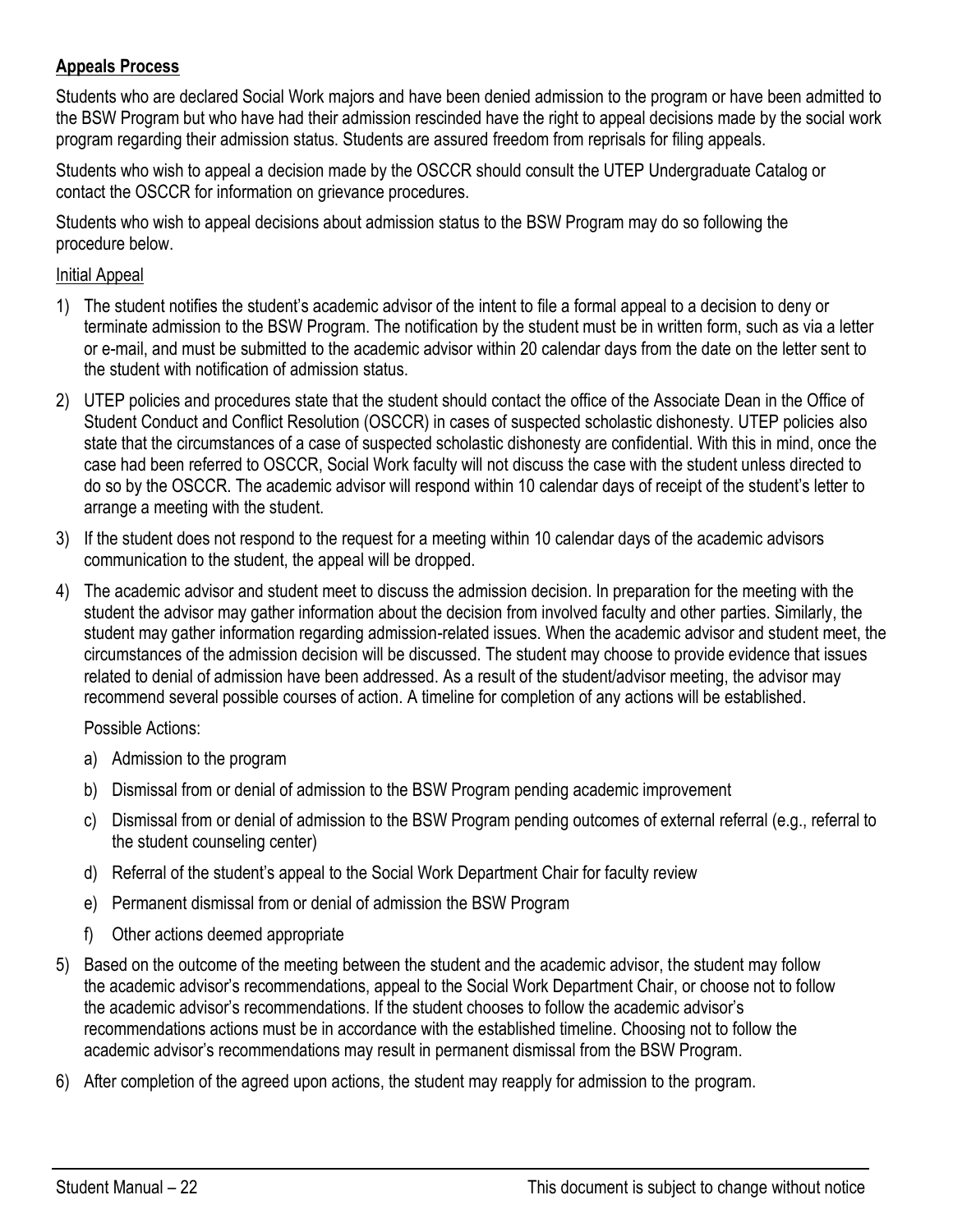### Final Appeal

If the student wishes to appeal the decision of the academic advisor, or disagrees with the recommendations and/or timeline established by the academic advisor, the student may submit an appeal to the faculty of the Social Work Department.

- 1) Within 20 days of the meeting with the student's academic advisor, the student may write a letter to the Social Work Department Chair describing:
	- a) The student's current status within the BSW Program
	- b) A summary of the meeting with the academic advisor, including advisor recommendations
	- c) The student's concerns about the outcomes of the meeting with the academic advisor
	- d) A statement about the action(s) the student would like taken.
- 2) At the next regularly scheduled Social Work Department faculty meeting the student's letter will be discussed and disposition of the final appeal will be decided.
- 3) The Social Work Department faculty may take any of the following actions;
	- a) Admit the student to the program
	- b) Concur with the recommendation of the academic advisor
	- c) Recommend alternate actions and/or timelines to be overseen by the academic advisor.
	- d) Other actions deemed appropriate

The student will be notified by letter of the Social Work faculty's decision within 20 days of the regularly scheduled Social Work Department meeting during which the disposition of the appeal was reached.

If the student chooses to follow the Social Work faculty's recommendations, actions must be in accordance with the established timeline and will be monitored by the academic advisor. Choosing not to follow the Social Work faculty's recommendations will result in permanent dismissal from the BSW Program.

After completion of the agreed upon actions, the student may reapply for admission to the program unless permanently denied admission to the BSW Program.